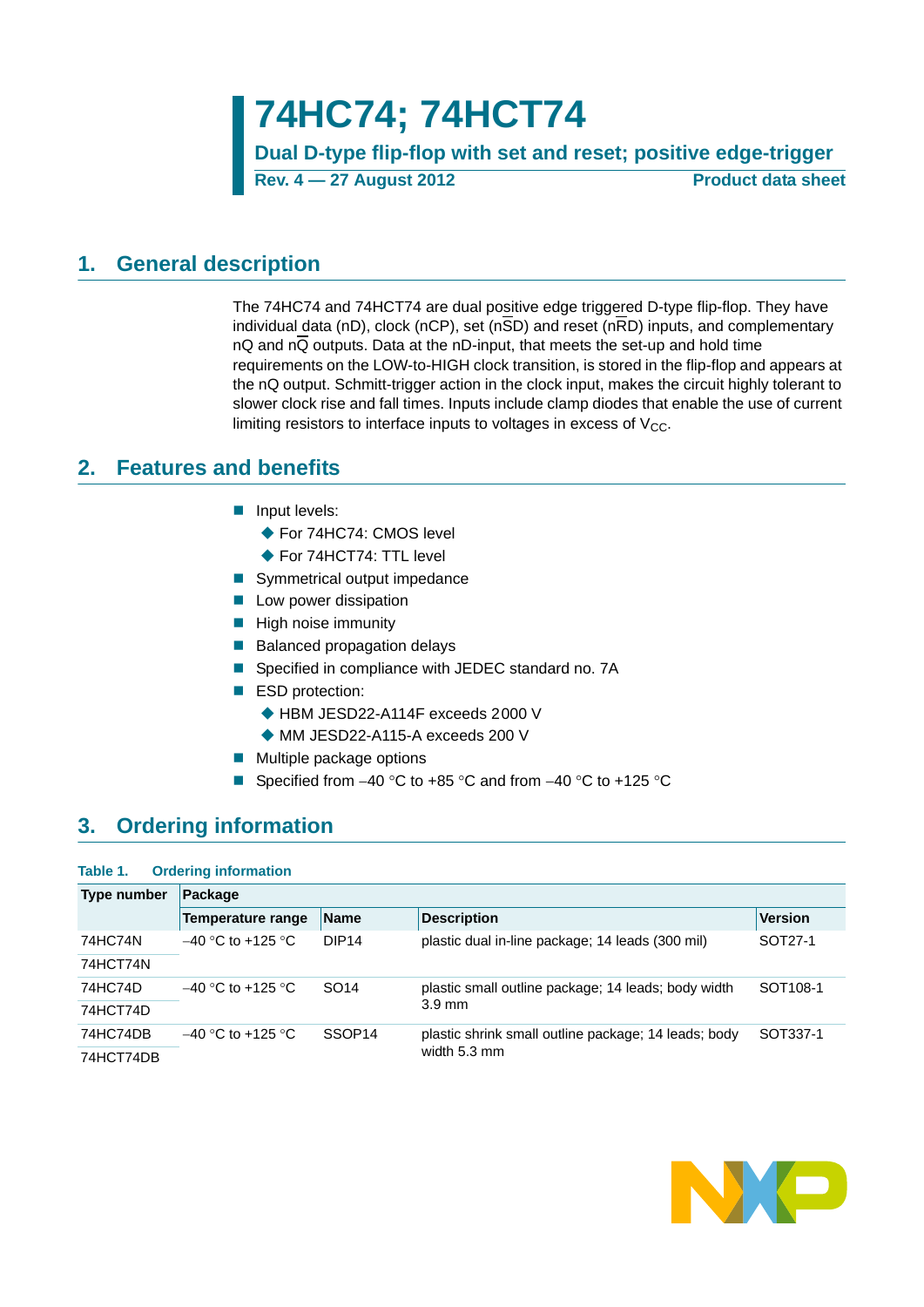## **Dual D-type flip-flop with set and reset; positive edge-trigger**

| <b>Type number</b> | Package                         |                     |                                                                                       |                |  |  |  |  |  |
|--------------------|---------------------------------|---------------------|---------------------------------------------------------------------------------------|----------------|--|--|--|--|--|
|                    | Temperature range               | <b>Name</b>         | <b>Description</b>                                                                    | <b>Version</b> |  |  |  |  |  |
| 74HC74PW           | $-40$ °C to +125 °C             | TSSOP <sub>14</sub> | plastic thin shrink small outline package; 14 leads;                                  | SOT402-1       |  |  |  |  |  |
| 74HCT74PW          |                                 |                     | body width 4.4 mm                                                                     |                |  |  |  |  |  |
| 74HC74BQ           | $-40$ °C to +125 °C<br>DHVQFN14 |                     | plastic dual in-line compatible thermal enhanced very                                 | SOT762-1       |  |  |  |  |  |
| 74HCT74BQ          |                                 |                     | thin quad flat package; no leads; 14 terminals;<br>body $2.5 \times 3 \times 0.85$ mm |                |  |  |  |  |  |

### **Table 1. Ordering information** *…continued*

## <span id="page-1-0"></span>**4. Functional diagram**



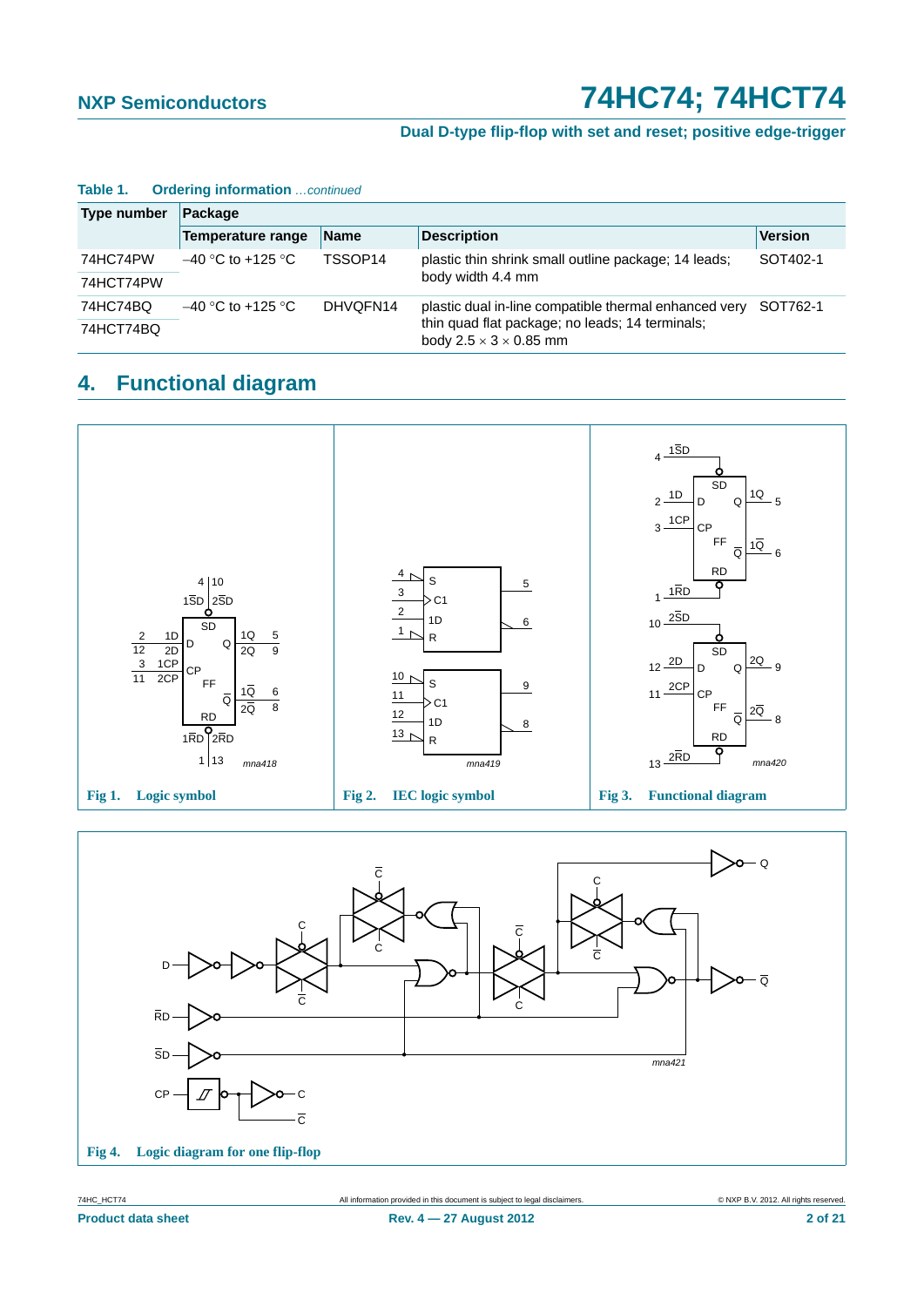**Dual D-type flip-flop with set and reset; positive edge-trigger**

## <span id="page-2-0"></span>**5. Pinning information**

## **5.1 Pinning**

<span id="page-2-1"></span>

## **5.2 Pin description**

<span id="page-2-2"></span>

| Table 2.         | <b>Pin description</b> |                                              |
|------------------|------------------------|----------------------------------------------|
| Symbol           | <b>Pin</b>             | <b>Description</b>                           |
| 1RD              | 1                      | asynchronous reset-direct input (active LOW) |
| 1D               | 2                      | data input                                   |
| 1CP              | 3                      | clock input (LOW-to-HIGH, edge-triggered)    |
| $1\overline{SD}$ | 4                      | asynchronous set-direct input (active LOW)   |
| 1Q               | 5                      | output                                       |
| $1\overline{Q}$  | 6                      | complement output                            |
| <b>GND</b>       | 7                      | ground $(0 V)$                               |
| 2Q               | 8                      | complement output                            |
| 2Q               | 9                      | output                                       |
| 2SD              | 10                     | asynchronous set-direct input (active LOW)   |
| 2CP              | 11                     | clock input (LOW-to-HIGH, edge-triggered)    |
| 2D               | 12                     | data input                                   |
| 2RD              | 13                     | asynchronous reset-direct input (active LOW) |
| $V_{\rm CC}$     | 14                     | supply voltage                               |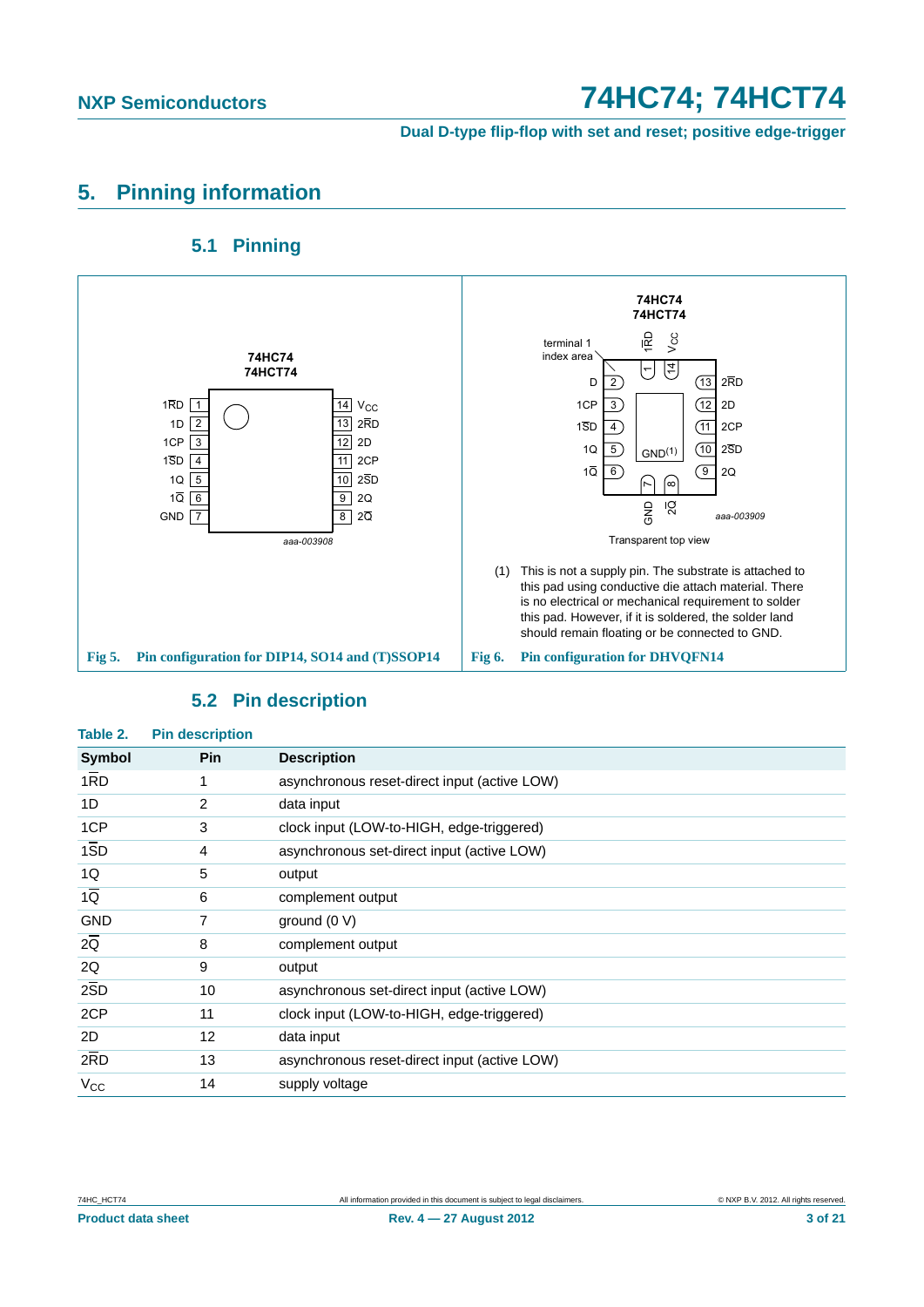**Dual D-type flip-flop with set and reset; positive edge-trigger**

## <span id="page-3-3"></span>**6. Functional description**

|                  | Table 3. Function table <sup>[1]</sup> |  |     |    |    |    |
|------------------|----------------------------------------|--|-----|----|----|----|
| Input<br>Output  |                                        |  |     |    |    |    |
| $n\overline{SD}$ | nRD                                    |  | nCP | nD | nQ | nQ |
|                  | н                                      |  |     |    | H  |    |
| H                |                                        |  |     |    |    | п  |
|                  |                                        |  |     |    |    |    |

<span id="page-3-0"></span>[1]  $H = HIGH$  voltage level;  $L = LOW$  voltage level;  $X = don't$  care.

#### Table 4. Function table<sup>[1]</sup>

| Input            |                  | <b>Output</b> |    |                                         |            |
|------------------|------------------|---------------|----|-----------------------------------------|------------|
| $n\overline{SD}$ | $n\overline{RD}$ | <b>nCP</b>    | nD | $\overline{\mathsf{D}}\mathsf{Q}_{n+1}$ | $nQ_{n+1}$ |
| Н                |                  |               |    |                                         |            |
| н                |                  |               |    |                                         |            |

<span id="page-3-2"></span>[1]  $H = HIGH$  voltage level;  $L = LOW$  voltage level;  $\hat{T} = LOW$ -to-HIGH transition;  $Q_{n+1}$  = state after the next LOW-to-HIGH CP transition;  $X =$  don't care.

## <span id="page-3-4"></span>**7. Limiting values**

#### **Table 5. Limiting values**

*In accordance with the Absolute Maximum Rating System (IEC 60134). Voltages are referenced to GND (ground = 0 V).*

| <b>Symbol</b>    | <b>Parameter</b>        | <b>Conditions</b>                                             |               | <b>Min</b>               | <b>Max</b>               | Unit        |
|------------------|-------------------------|---------------------------------------------------------------|---------------|--------------------------|--------------------------|-------------|
| $V_{CC}$         | supply voltage          |                                                               |               | $-0.5$                   | $+7$                     | $\vee$      |
| lικ              | input clamping current  | $V_1 < -0.5$ V or $V_1 > V_{CC} + 0.5$ V                      |               |                          | ±20                      | mA          |
| $I_{OK}$         | output clamping current | $V_{\rm O}$ < -0.5 V or $V_{\rm O}$ > V <sub>CC</sub> + 0.5 V |               | ٠                        | ±20                      | mA          |
| $I_{\rm O}$      | output current          | $V_{\text{O}} = -0.5 \text{ V}$ to (V <sub>CC</sub> + 0.5 V)  |               | $\overline{\phantom{a}}$ | ±25                      | mA          |
| $I_{\rm CC}$     | supply current          |                                                               |               | -                        | $+100$                   | mA          |
| <b>I</b> GND     | ground current          |                                                               |               | $-100$                   | $\overline{\phantom{a}}$ | mA          |
| $T_{\text{stg}}$ | storage temperature     |                                                               |               | $-65$                    | $+150$                   | $^{\circ}C$ |
| $P_{\text{tot}}$ | total power dissipation | DIP14 package                                                 | $\boxed{1}$ - |                          | 750                      | mW          |
|                  |                         | SO14, (T)SSOP14 and DHVQFN14<br>packages                      | $11 -$        |                          | 500                      | mW          |

<span id="page-3-1"></span>[1] For DIP14 package:  $P_{tot}$  derates linearly with 12 mW/K above 70 °C. For SO14 package:  $P_{tot}$  derates linearly with 8 mW/K above 70 °C. For (T)SSOP14 packages:  $P_{tot}$  derates linearly with 5.5 mW/K above 60 °C. For DHVQFN14 packages:  $P_{tot}$  derates linearly with 4.5 mW/K above 60 °C.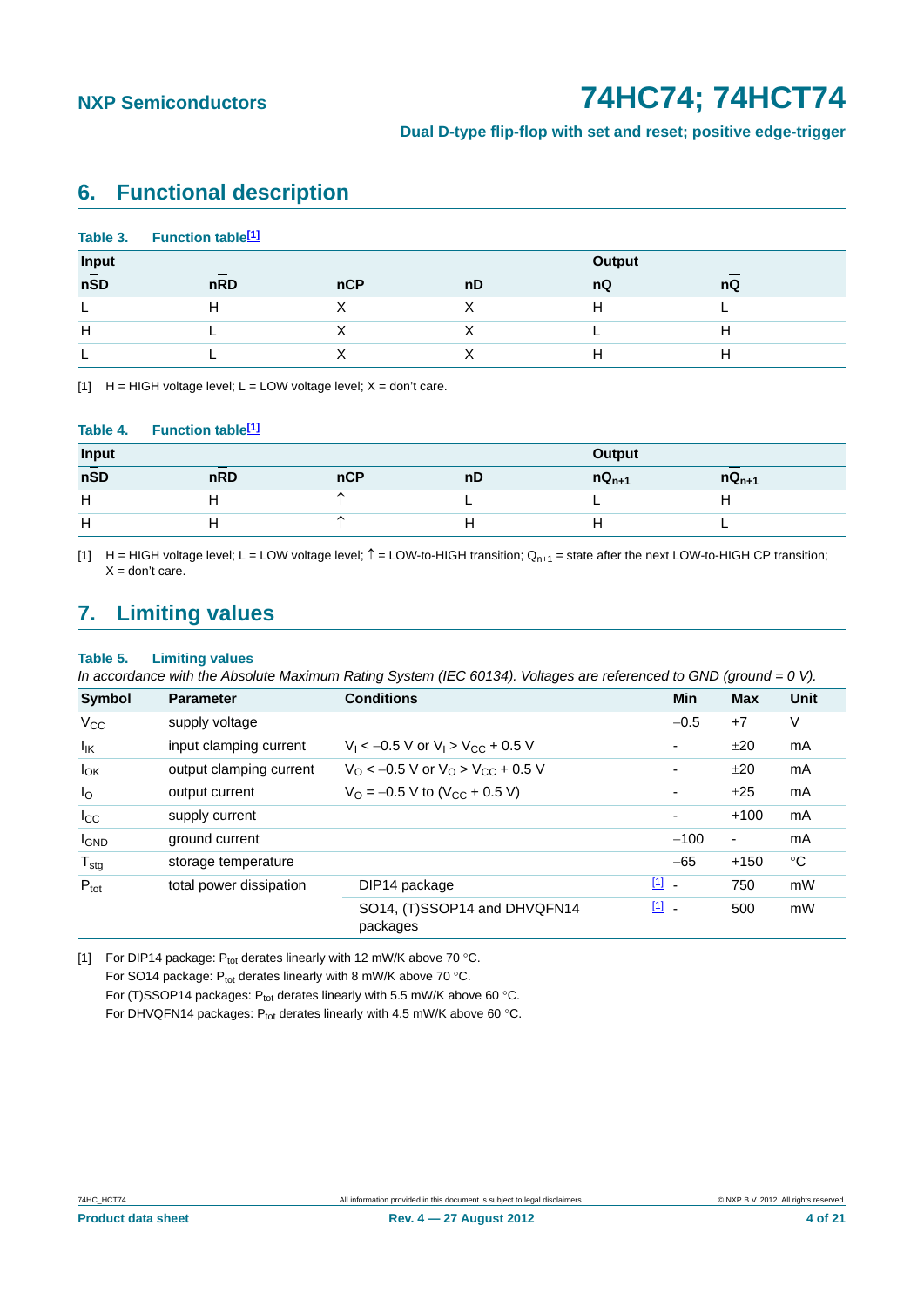**Dual D-type flip-flop with set and reset; positive edge-trigger**

## <span id="page-4-0"></span>**8. Recommended operating conditions**

#### **Table 6. Recommended operating conditions**

 *Voltages are referenced to GND (ground = 0 V)*

| Symbol              | Parameter                           | <b>Conditions</b>    |                          | <b>74HC74</b>            |            |       | <b>74HCT74</b>           |                          |        |
|---------------------|-------------------------------------|----------------------|--------------------------|--------------------------|------------|-------|--------------------------|--------------------------|--------|
|                     |                                     |                      | <b>Min</b>               | <b>Typ</b>               | <b>Max</b> | Min   | <b>Typ</b>               | <b>Max</b>               |        |
| $V_{CC}$            | supply voltage                      |                      | 2.0                      | 5.0                      | 6.0        | 4.5   | 5.0                      | 5.5                      | V      |
| $V_{I}$             | input voltage                       |                      | 0                        | $\overline{\phantom{a}}$ | $V_{CC}$   | 0     | ۰                        | $V_{\rm CC}$             | - V    |
| $V_{\rm O}$         | output voltage                      |                      | 0                        | $\overline{\phantom{a}}$ | $V_{CC}$   | 0     | $\overline{\phantom{a}}$ | $V_{\rm CC}$             | $\vee$ |
| $T_{amb}$           | ambient temperature                 |                      | $-40$                    | $+25$                    | $+125$     | $-40$ | $+25$                    | $+125$                   | °C     |
| $\Delta t/\Delta V$ | input transition rise and fall rate | $V_{\rm CC} = 2.0 V$ | $\overline{\phantom{a}}$ | ۰.                       | 625        | ٠     | $\overline{\phantom{a}}$ | $\overline{\phantom{a}}$ | ns/V   |
|                     |                                     | $V_{\rm CC}$ = 4.5 V | ٠                        | 1.67                     | 139        | ٠     | 1.67                     | 139                      | ns/V   |
|                     |                                     | $V_{\rm CC} = 6.0 V$ | $\overline{\phantom{a}}$ | $\overline{\phantom{a}}$ | 83         | ٠     | ۰                        | ۰                        | ns/V   |

## <span id="page-4-1"></span>**9. Static characteristics**

#### **Table 7. Static characteristics**

*At recommended operating conditions; voltages are referenced to GND (ground = 0 V).*

|                           | <b>Symbol Parameter</b>             | <b>Conditions</b>                                       |                          | $T_{amb}$ = -40 °C to +85 °C |                              |                              | $T_{amb}$ = -40 °C to +125 °C |        |
|---------------------------|-------------------------------------|---------------------------------------------------------|--------------------------|------------------------------|------------------------------|------------------------------|-------------------------------|--------|
|                           |                                     |                                                         | Min                      | Typ <b>[1]</b>               | <b>Max</b>                   | Min                          | <b>Max</b>                    |        |
| <b>74HC74</b>             |                                     |                                                         |                          |                              |                              |                              |                               |        |
| $V_{IH}$                  | HIGH-level                          | $V_{\rm CC} = 2.0 V$                                    | 1.5                      | 1.2                          | $\blacksquare$               | 1.5                          | $\blacksquare$                | $\vee$ |
|                           | input voltage                       | $V_{CC}$ = 4.5 V                                        | 3.15                     | 2.4                          | $\blacksquare$               | 3.15                         | $\overline{\phantom{0}}$      | $\vee$ |
|                           |                                     | $V_{CC} = 6.0 V$                                        | 4.2                      | 3.2                          | $\blacksquare$               | 4.2                          |                               | $\vee$ |
| $V_{IL}$                  | LOW-level                           | $V_{\text{CC}} = 2.0 V$                                 | $\blacksquare$           | 0.8                          | 0.5                          | $\blacksquare$               | 0.5                           | $\vee$ |
|                           | input voltage                       | $V_{CC} = 4.5 V$                                        | $\blacksquare$           | 2.1                          | 1.35                         | $\blacksquare$               | 1.35                          | $\vee$ |
|                           |                                     | $V_{CC}$ = 6.0 V                                        | $\blacksquare$           | 2.8                          | 1.8                          |                              | 1.8                           | $\vee$ |
| $V_{OH}$                  | <b>HIGH-level</b><br>output voltage | $V_1 = V_{1H}$ or $V_{1L}$                              |                          |                              |                              |                              |                               |        |
|                           |                                     | $I_{\Omega}$ = -4.0 mA; $V_{\text{CC}}$ = 4.5 V         | 3.84                     | 4.32                         | $\overline{\phantom{a}}$     | 3.7                          | $\blacksquare$                | $\vee$ |
|                           |                                     | $I_{\Omega} = -5.2$ mA; $V_{\text{CC}} = 6.0$ V         | 5.34                     | 5.81                         |                              | 5.2                          |                               | V      |
| $V_{OL}$                  | LOW-level                           | $V_I = V_{IH}$ or $V_{II}$                              |                          |                              |                              |                              |                               |        |
|                           | output voltage                      | $I_{\Omega}$ = 4.0 mA; $V_{\text{CC}}$ = 4.5 V          | $\blacksquare$           | 0.15                         | 0.33                         |                              | 0.4                           | $\vee$ |
|                           |                                     | $I_{\Omega}$ = 5.2 mA; $V_{\text{CC}}$ = 6.0 V          | $\blacksquare$           | 0.16                         | 0.33                         |                              | 0.4                           | V      |
| $\mathbf{I}_{\mathbf{I}}$ | input leakage<br>current            | $V_1 = V_{CC}$ or GND;<br>$V_{CC} = 6.0 V$              |                          |                              | ±1.0                         |                              | ±1.0                          | μA     |
| $I_{\rm CC}$              | supply current                      | $V_1 = V_{CC}$ or GND; $I_Q = 0$ A;<br>$V_{CC} = 6.0 V$ | $\overline{\phantom{a}}$ | $\overline{\phantom{0}}$     | 40                           | $\qquad \qquad \blacksquare$ | 80                            | μA     |
| $C_{1}$                   | input<br>capacitance                |                                                         |                          | 3.5                          |                              |                              |                               | pF     |
| <b>74HCT74</b>            |                                     |                                                         |                          |                              |                              |                              |                               |        |
| V <sub>IH</sub>           | HIGH-level<br>input voltage         | $V_{CC}$ = 4.5 V to 5.5 V                               | 2.0                      | 1.6                          | $\qquad \qquad \blacksquare$ | 2.0                          |                               | $\vee$ |
| $V_{IL}$                  | LOW-level<br>input voltage          | $V_{CC}$ = 4.5 V to 5.5 V                               |                          | 1.2                          | 0.8                          |                              | 0.8                           | $\vee$ |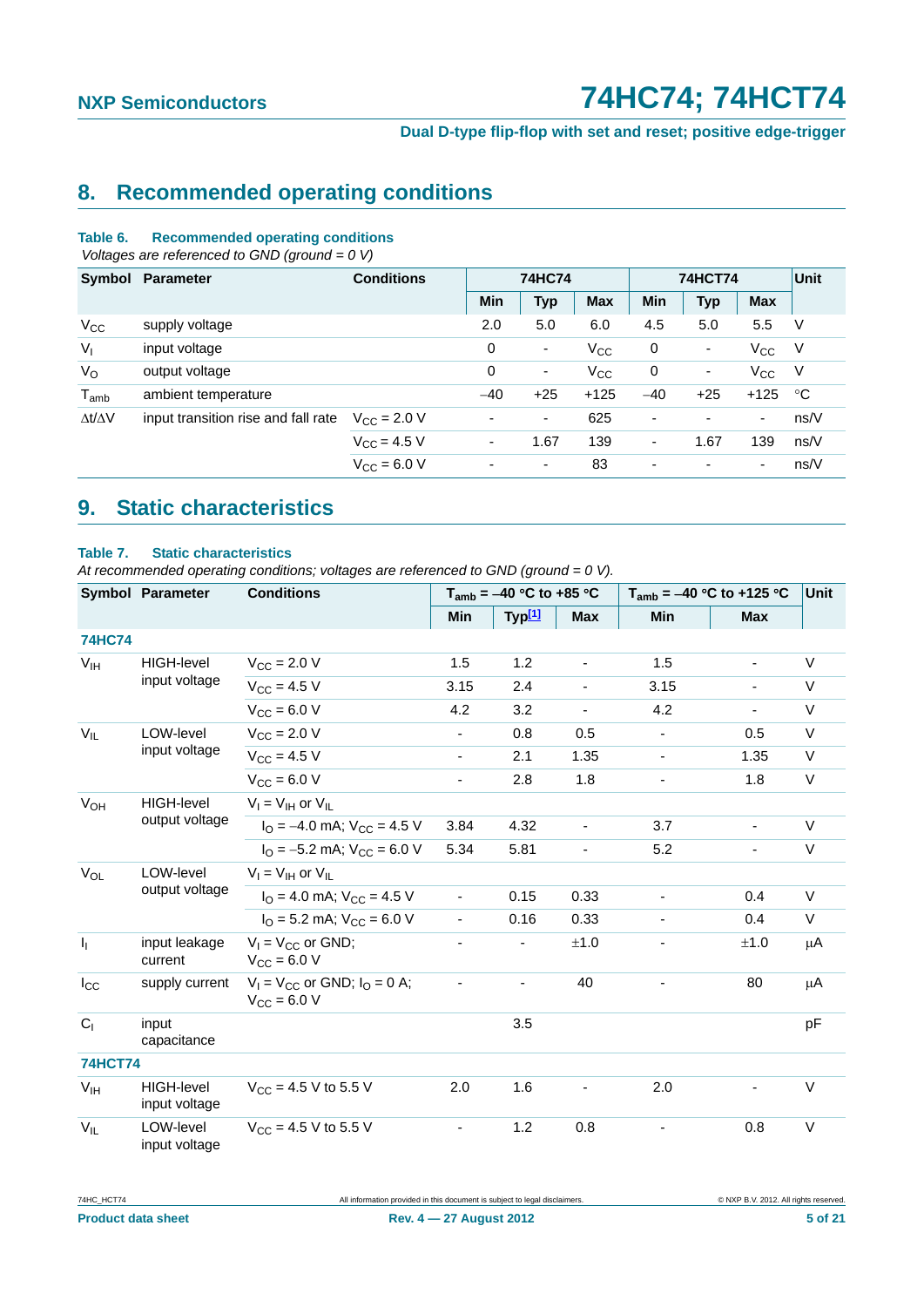## **Dual D-type flip-flop with set and reset; positive edge-trigger**

|                           | <b>Symbol Parameter</b>      | <b>Conditions</b>                                                                                                |                          | $T_{amb} = -40$ °C to +85 °C |            | $T_{amb}$ = -40 °C to +125 °C | <b>Unit</b> |        |
|---------------------------|------------------------------|------------------------------------------------------------------------------------------------------------------|--------------------------|------------------------------|------------|-------------------------------|-------------|--------|
|                           |                              |                                                                                                                  | <b>Min</b>               | Typ <sup>[1]</sup>           | <b>Max</b> | Min                           | <b>Max</b>  |        |
| <b>V<sub>OH</sub></b>     | <b>HIGH-level</b>            | $V_1 = V_{1H}$ or $V_{1L}$ ; $V_{CC} = 4.5$ V                                                                    |                          |                              |            |                               |             |        |
|                           | output voltage               | $I_{\Omega} = -4$ mA                                                                                             | 3.84                     | 4.32                         | ۰          | 3.7                           |             | $\vee$ |
| $V_{OL}$                  | LOW-level<br>output voltage  | $V_1 = V_{1H}$ or $V_{1L}$ ; $V_{CC} = 4.5$ V                                                                    |                          |                              |            |                               |             |        |
|                           |                              | $I_0 = 4.0$ mA                                                                                                   | $\overline{\phantom{a}}$ | 0.15                         | 0.33       |                               | 0.4         | V      |
| $\mathbf{I}_{\mathbf{I}}$ | input leakage<br>current     | $V_1 = V_{CC}$ or GND;<br>$V_{CC} = 5.5 V$                                                                       |                          |                              | ±1.0       |                               | ±1.0        | μA     |
| $I_{\rm CC}$              | supply current               | $V_1 = V_{CC}$ or GND; $I_0 = 0$ A;<br>$V_{C}$ = 5.5 V                                                           |                          |                              | 40         |                               | 80          | μA     |
| $\Delta I_{CC}$           | additional<br>supply current | $V_1 = V_{CC} - 2.1 V$ ;<br>other inputs at $V_{CC}$ or GND;<br>$V_{CC}$ = 4.5 V to 5.5 V;<br>$I_{\Omega} = 0$ A |                          |                              |            |                               |             |        |
|                           |                              | per input pin; nD, nRD<br>inputs                                                                                 |                          | 70                           | 315        |                               | 343         | μA     |
|                           |                              | per input pin; nSD, nCP<br>input                                                                                 |                          | 80                           | 360        |                               | 392         | μA     |
| C <sub>1</sub>            | input<br>capacitance         |                                                                                                                  |                          | 3.5                          |            |                               |             | pF     |

## **Table 7. Static characteristics** *…continued*

*At recommended operating conditions; voltages are referenced to GND (ground = 0 V).*

<span id="page-5-0"></span>[1] All typical values are measured at  $T_{amb} = 25 \degree C$ .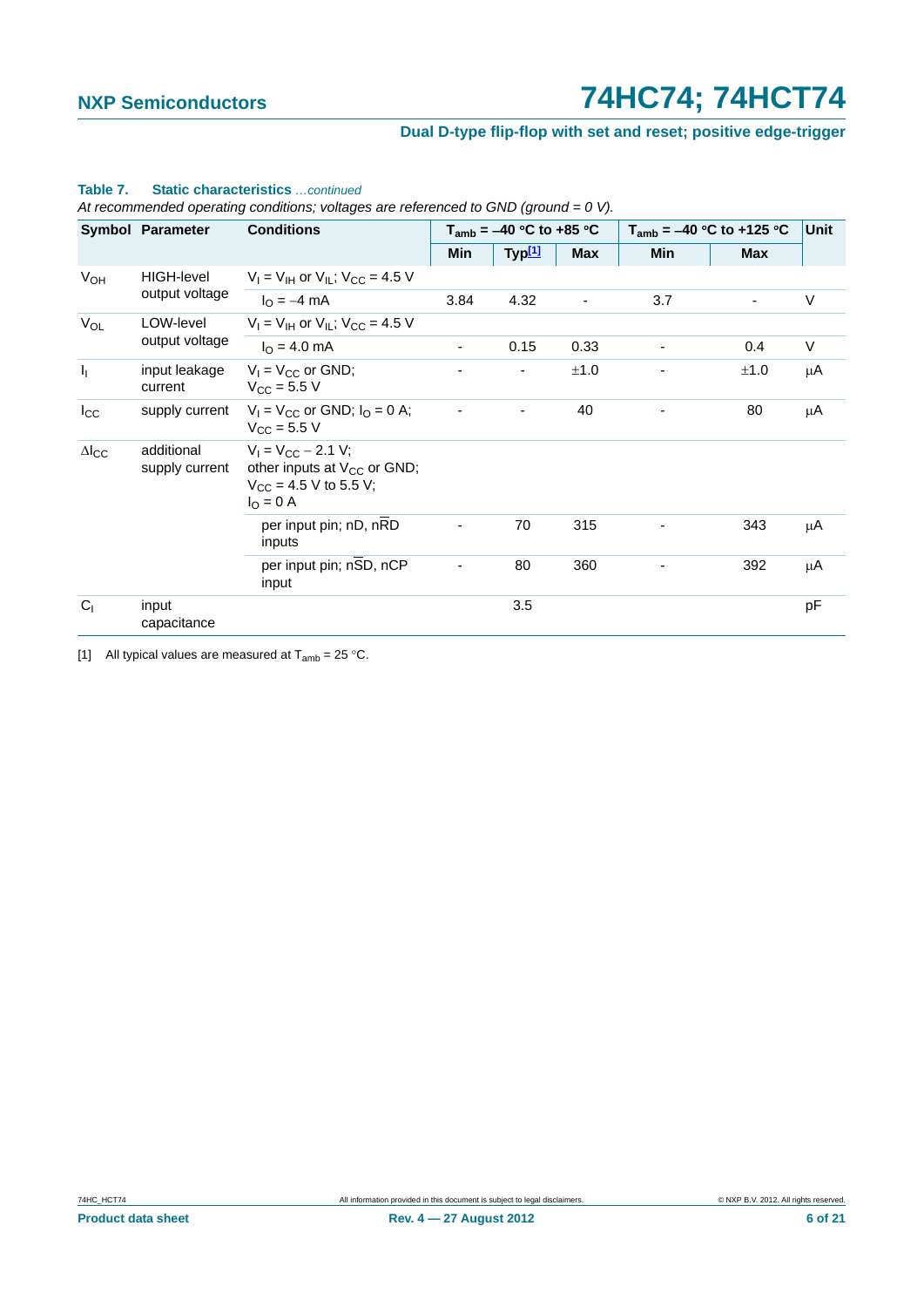**Dual D-type flip-flop with set and reset; positive edge-trigger**

## <span id="page-6-0"></span>**10. Dynamic characteristics**

#### **Table 8. Dynamic characteristics**

*Voltages are referenced to GND (ground = 0 V); C<sub>L</sub> = 50 pF unless otherwise specified; for test circuit see [Figure 9.](#page-11-0)* 

|               | Symbol Parameter     | $\frac{1}{2}$ . The constant of $\frac{1}{2}$ is the set of $\frac{1}{2}$ is the constant of $\frac{1}{2}$ is the constant of $\frac{1}{2}$<br><b>Conditions</b> |       |                          | $T_{amb}$ = -40 °C to +85 °C |                |                          | $-$ of $\mu$ announced strike into opposition, i.e., i.e., on call soon rights of<br>$T_{amb} = -40 °C$ to +125 °C | Unit |
|---------------|----------------------|------------------------------------------------------------------------------------------------------------------------------------------------------------------|-------|--------------------------|------------------------------|----------------|--------------------------|--------------------------------------------------------------------------------------------------------------------|------|
|               |                      |                                                                                                                                                                  |       | Min                      | Typ <sup>[1]</sup>           | Max            | Min                      | <b>Max</b>                                                                                                         |      |
| <b>74HC74</b> |                      |                                                                                                                                                                  |       |                          |                              |                |                          |                                                                                                                    |      |
| $t_{\rm pd}$  | propagation<br>delay | nCP to nQ, nQ; see<br>Figure 7                                                                                                                                   | $[2]$ |                          |                              |                |                          |                                                                                                                    |      |
|               |                      | $V_{\rm CC} = 2.0 V$                                                                                                                                             |       |                          | 47                           | 220            |                          | 265                                                                                                                | ns   |
|               |                      | $V_{CC} = 4.5 V$                                                                                                                                                 |       | ÷,                       | 17                           | 44             |                          | 53                                                                                                                 | ns   |
|               |                      | $V_{CC}$ = 5 V; C <sub>L</sub> = 15 pF                                                                                                                           |       |                          | 14                           |                |                          |                                                                                                                    | ns   |
|               |                      | $V_{\text{CC}} = 6.0 V$                                                                                                                                          |       |                          | 14                           | 37             |                          | 45                                                                                                                 | ns   |
|               |                      | $n\overline{SD}$ to nQ, nQ; see<br>Figure 8                                                                                                                      | $[2]$ |                          |                              |                |                          |                                                                                                                    |      |
|               |                      | $V_{\text{CC}} = 2.0 V$                                                                                                                                          |       | $\blacksquare$           | 50                           | 250            | $\overline{\phantom{a}}$ | 300                                                                                                                | ns   |
|               |                      | $V_{CC}$ = 4.5 V                                                                                                                                                 |       |                          | 18                           | 50             |                          | 60                                                                                                                 | ns   |
|               |                      | $V_{CC}$ = 5 V; C <sub>L</sub> = 15 pF                                                                                                                           |       |                          | 15                           |                |                          | $\qquad \qquad \blacksquare$                                                                                       | ns   |
|               |                      | $V_{CC}$ = 6.0 V                                                                                                                                                 |       |                          | 14                           | 43             |                          | 51                                                                                                                 | ns   |
|               |                      | $n\overline{RD}$ to nQ, $n\overline{Q}$ ; see<br>Figure 8                                                                                                        | $[2]$ |                          |                              |                |                          |                                                                                                                    |      |
|               |                      | $V_{CC}$ = 2.0 V                                                                                                                                                 |       | $\blacksquare$           | 52                           | 250            | $\overline{\phantom{a}}$ | 300                                                                                                                | ns   |
|               |                      | $V_{CC}$ = 4.5 V                                                                                                                                                 |       |                          | 19                           | 50             |                          | 60                                                                                                                 | ns   |
|               |                      | $V_{CC}$ = 5 V; C <sub>L</sub> = 15 pF                                                                                                                           |       |                          | 16                           | $\blacksquare$ | ٠                        | $\blacksquare$                                                                                                     | ns   |
|               |                      | $V_{CC}$ = 6.0 V                                                                                                                                                 |       |                          | 15                           | 43             |                          | 51                                                                                                                 | ns   |
| $t_t$         | transition           | $nQ$ , $n\overline{Q}$ ; see Figure 7                                                                                                                            | [3]   |                          |                              |                |                          |                                                                                                                    |      |
|               | time                 | $V_{\text{CC}}$ = 2.0 V                                                                                                                                          |       |                          | 19                           | 95             | $\overline{\phantom{a}}$ | 110                                                                                                                | ns   |
|               |                      | $V_{CC} = 4.5 V$                                                                                                                                                 |       | $\overline{\phantom{0}}$ | $\overline{7}$               | 19             | $\overline{\phantom{a}}$ | 22                                                                                                                 | ns   |
|               |                      | $V_{CC}$ = 6.0 V                                                                                                                                                 |       | $\overline{\phantom{0}}$ | $\,6\,$                      | 16             |                          | 19                                                                                                                 | ns   |
| $t_{W}$       | pulse width          | nCP HIGH or LOW;<br>see Figure 7                                                                                                                                 |       |                          |                              |                |                          |                                                                                                                    |      |
|               |                      | $V_{\text{CC}} = 2.0 V$                                                                                                                                          |       | 100                      | 19                           |                | 120                      |                                                                                                                    | ns   |
|               |                      | $V_{CC} = 4.5 V$                                                                                                                                                 |       | 20                       | $\overline{7}$               |                | 24                       | $\qquad \qquad \blacksquare$                                                                                       | ns   |
|               |                      | $V_{CC} = 6.0 V$                                                                                                                                                 |       | 17                       | $\,6\,$                      |                | 20                       |                                                                                                                    | ns   |
|               |                      | $n\overline{SD}$ , $n\overline{RD}$ LOW;<br>see Figure 8                                                                                                         |       |                          |                              |                |                          |                                                                                                                    |      |
|               |                      | $V_{CC}$ = 2.0 V                                                                                                                                                 |       | 100                      | 19                           |                | 120                      |                                                                                                                    | ns   |
|               |                      | $V_{CC} = 4.5 V$                                                                                                                                                 |       | 20                       | $\overline{7}$               |                | 24                       | $\qquad \qquad \blacksquare$                                                                                       | ns   |
|               |                      | $V_{CC} = 6.0 V$                                                                                                                                                 |       | 17                       | 6                            | $\blacksquare$ | 20                       | ٠                                                                                                                  | ns   |
| $t_{rec}$     | recovery             | nSD, nRD; see Figure 8                                                                                                                                           |       |                          |                              |                |                          |                                                                                                                    |      |
|               | time                 | $V_{CC} = 2.0 V$                                                                                                                                                 |       | 40                       | 3                            |                | 45                       |                                                                                                                    | ns   |
|               |                      | $V_{CC} = 4.5 V$                                                                                                                                                 |       | 8                        | $\mathbf{1}$                 |                | 9                        | -                                                                                                                  | ns   |
|               |                      | $V_{CC}$ = 6.0 V                                                                                                                                                 |       | $\overline{7}$           | $\mathbf{1}$                 |                | $\bf 8$                  | ٠                                                                                                                  | ns   |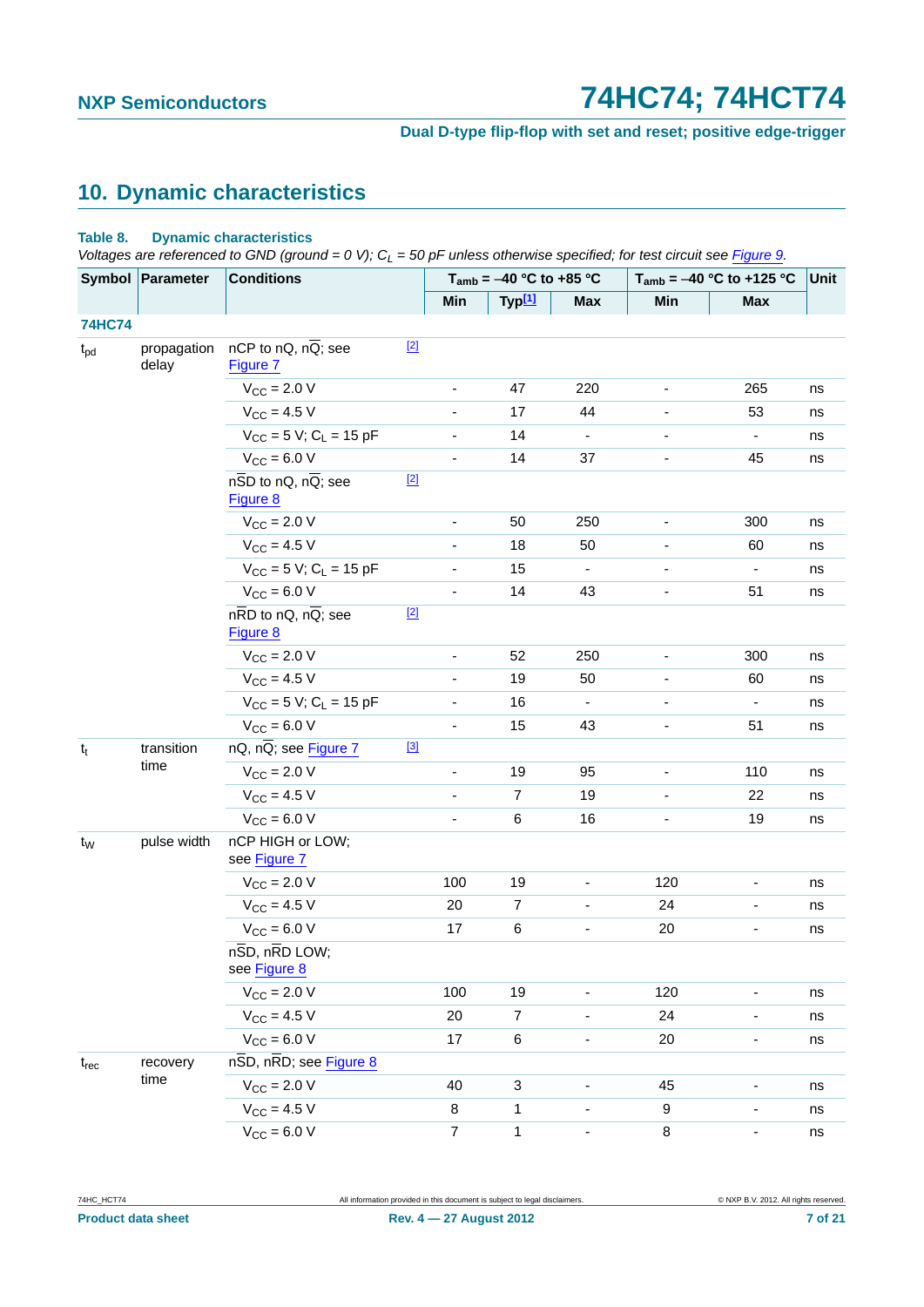## **Dual D-type flip-flop with set and reset; positive edge-trigger**

|                  | Symbol Parameter                    | <b>Conditions</b>                                         |       |                          | $T_{amb}$ = -40 °C to +85 °C                                               |                              | $T_{amb} = -40 °C$ to +125 °C |                                      |     |
|------------------|-------------------------------------|-----------------------------------------------------------|-------|--------------------------|----------------------------------------------------------------------------|------------------------------|-------------------------------|--------------------------------------|-----|
|                  |                                     |                                                           |       | Min                      | Typ[1]                                                                     | <b>Max</b>                   | Min                           | <b>Max</b>                           |     |
| $t_{\rm su}$     | set-up time                         | nD to nCP; see Figure 7                                   |       |                          |                                                                            |                              |                               |                                      |     |
|                  |                                     | $V_{CC}$ = 2.0 V                                          |       | 75                       | 6                                                                          | $\qquad \qquad \blacksquare$ | 90                            | $\blacksquare$                       | ns  |
|                  |                                     | $V_{\text{CC}} = 4.5 V$                                   |       | 15                       | $\overline{c}$                                                             |                              | 18                            |                                      | ns  |
|                  |                                     | $V_{CC}$ = 6.0 V                                          |       | 13                       | $\overline{2}$                                                             |                              | 15                            |                                      | ns  |
| $t_h$            | hold time                           | nD to nCP; see Figure 7                                   |       |                          |                                                                            |                              |                               |                                      |     |
|                  |                                     | $V_{\rm CC}$ = 2.0 V                                      |       | $\mathbf{3}$             | $-6$                                                                       | $\qquad \qquad \blacksquare$ | 3                             | ٠                                    | ns  |
|                  |                                     | $V_{\text{CC}} = 4.5 V$                                   |       | 3                        | $-2$                                                                       |                              | 3                             |                                      | ns  |
|                  |                                     | $V_{CC}$ = 6.0 V                                          |       | 3                        | $-2$                                                                       |                              | 3                             |                                      | ns  |
| $f_{\text{max}}$ | maximum                             | nCP; see Figure 7                                         |       |                          |                                                                            |                              |                               |                                      |     |
|                  | frequency                           | $V_{CC}$ = 2.0 V                                          |       | 4.8                      | 23                                                                         | $\qquad \qquad \blacksquare$ | 4.0                           | $\blacksquare$                       | MHz |
|                  |                                     | $V_{\rm CC} = 4.5 V$                                      |       | 24                       | 69                                                                         |                              | 20                            |                                      | MHz |
|                  |                                     | $V_{CC}$ = 5 V; C <sub>L</sub> = 15 pF                    |       | $\overline{\phantom{a}}$ | 76                                                                         |                              | $\blacksquare$                |                                      | MHz |
|                  |                                     | $V_{CC} = 6.0 V$                                          |       | 28                       | 82                                                                         |                              | 24                            |                                      | MHz |
| $C_{PD}$         | power<br>dissipation<br>capacitance | $C_1 = 50$ pF; f = 1 MHz;<br>$V_1$ = GND to $V_{CC}$      | $[4]$ | $\blacksquare$           | 24                                                                         |                              | $\overline{\phantom{a}}$      |                                      | pF  |
| <b>74HCT74</b>   |                                     |                                                           |       |                          |                                                                            |                              |                               |                                      |     |
| $t_{\rm pd}$     | propagation<br>delay                | nCP to nQ, $n\overline{Q}$ ; see<br>Figure 7              | $[2]$ |                          |                                                                            |                              |                               |                                      |     |
|                  |                                     | $V_{\rm CC} = 4.5 V$                                      |       |                          | 18                                                                         | 44                           | $\overline{\phantom{a}}$      | 53                                   | ns  |
|                  |                                     | $V_{CC}$ = 5 V; C <sub>L</sub> = 15 pF                    |       | $\blacksquare$           | 15                                                                         |                              | $\overline{\phantom{a}}$      |                                      | ns  |
|                  |                                     | $n\overline{SD}$ to nQ, $n\overline{Q}$ ; see<br>Figure 8 | $[2]$ |                          |                                                                            |                              |                               |                                      |     |
|                  |                                     | $V_{CC}$ = 4.5 V                                          |       |                          | 23                                                                         | 50                           |                               | 60                                   | ns  |
|                  |                                     | $V_{CC}$ = 5 V; C <sub>L</sub> = 15 pF                    |       |                          | 18                                                                         |                              |                               |                                      | ns  |
|                  |                                     | $n\overline{RD}$ to nQ, $n\overline{Q}$ ; see<br>Figure 8 | $[2]$ |                          |                                                                            |                              |                               |                                      |     |
|                  |                                     | $V_{CC} = 4.5 V$                                          |       | $\overline{\phantom{a}}$ | 24                                                                         | 50                           | ٠                             | 60                                   | ns  |
|                  |                                     | $V_{CC} = 5 V$ ; C <sub>L</sub> = 15 pF                   |       |                          | 18                                                                         |                              |                               |                                      | ns  |
| $t_t$            | transition                          | $nQ$ , $n\overline{Q}$ ; see Figure 7                     | $[3]$ |                          |                                                                            |                              |                               |                                      |     |
|                  | time                                | $V_{CC} = 4.5 V$                                          |       |                          | $\overline{7}$                                                             | 19                           |                               | 22                                   | ns  |
| t <sub>w</sub>   | pulse width                         | nCP HIGH or LOW;<br>see Figure 7                          |       |                          |                                                                            |                              |                               |                                      |     |
|                  |                                     | $V_{CC}$ = 4.5 V                                          |       | 23                       | 9                                                                          |                              | 27                            |                                      | ns  |
|                  |                                     | nSD, nRD LOW;<br>see Figure 8                             |       |                          |                                                                            |                              |                               |                                      |     |
|                  |                                     | $V_{CC}$ = 4.5 V                                          |       | 20                       | 9                                                                          |                              | 24                            | ۰                                    | ns  |
| $t_{rec}$        | recovery                            | $n\overline{SD}$ , $n\overline{RD}$ ; see Figure 8        |       |                          |                                                                            |                              |                               |                                      |     |
|                  | time                                | $V_{CC}$ = 4.5 V                                          |       | 8                        | 1                                                                          |                              | 9                             |                                      | ns  |
| $t_{\rm su}$     | set-up time                         | nD to nCP; see Figure 7                                   |       |                          |                                                                            |                              |                               |                                      |     |
|                  |                                     | $V_{CC}$ = 4.5 V                                          |       | 15                       | $\mathbf 5$                                                                |                              | 18                            |                                      | ns  |
| 74HC_HCT74       |                                     |                                                           |       |                          | All information provided in this document is subject to legal disclaimers. |                              |                               | C NXP B.V. 2012. All rights reserved |     |

### **Table 8. Dynamic characteristics** *…continued*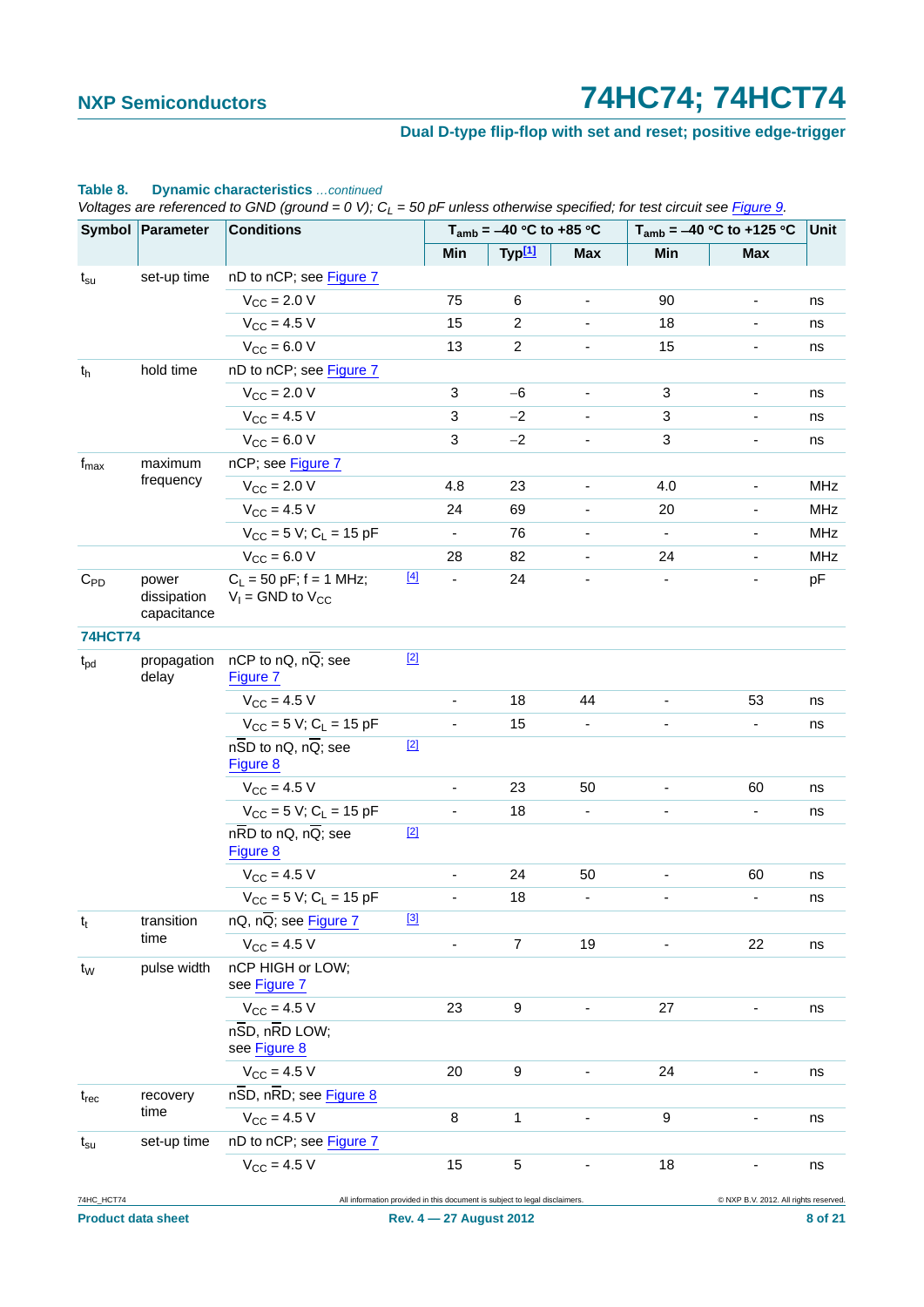### **Dual D-type flip-flop with set and reset; positive edge-trigger**

#### $t<sub>h</sub>$  hold time nD to nCP; see [Figure 7](#page-9-0)  $V_{\text{CC}} = 4.5 \text{ V}$  3  $-3$  - 3 - ns  $f_{\text{max}}$  maximum frequency nCP; see [Figure 7](#page-9-0)  $V_{CC} = 4.5 \text{ V}$  22 54 - 18 - MHz  $V_{\text{CC}} = 5 \text{ V}; C_1 = 15 \text{ pF}$  - 59 - - - MHz  $C_{PD}$  power dissipation capacitance  $C_L$  = 50 pF; f = 1 MHz;  $V_1$  = GND to  $V_{CC}$  - 1.5 V [\[4\]](#page-8-3) - 29 pF **Symbol Parameter Conditions T**<sub>amb</sub> =  $-40$  °C to +85 °C **T**<sub>amb</sub> =  $-40$  °C to +125 °C **Unit Min Typ[1] Max Min Max**

#### **Table 8. Dynamic characteristics** *…continued*

*Voltages are referenced to GND (ground = 0 V); CL = 50 pF unless otherwise specified; for test circuit see Figure 9.*

<span id="page-8-1"></span>[1] All typical values are measured at  $T_{amb} = 25 \degree C$ .

<span id="page-8-2"></span>[2]  $t_{\rm od}$  is the same as  $t_{\rm PLH}$  and  $t_{\rm PHL}$ .

<span id="page-8-0"></span>[3]  $t_t$  is the same as  $t_{\text{THL}}$  and  $t_{\text{TLH}}$ .

<span id="page-8-3"></span>[4] C<sub>PD</sub> is used to determine the dynamic power dissipation ( $P_D$  in  $\mu$ W).

 $P_D = C_{PD} \times V_{CC}^2 \times f_i \times N + \sum (C_L \times V_{CC}^2 \times f_o)$  where:

fi = input frequency in MHz;

 $f<sub>o</sub>$  = output frequency in MHz;

 $C_L$  = output load capacitance in pF;

 $V_{CC}$  = supply voltage in V;

 $N =$  number of inputs switching;

 $\sum(C_L \times V_{CC}^2 \times f_0)$  = sum of outputs.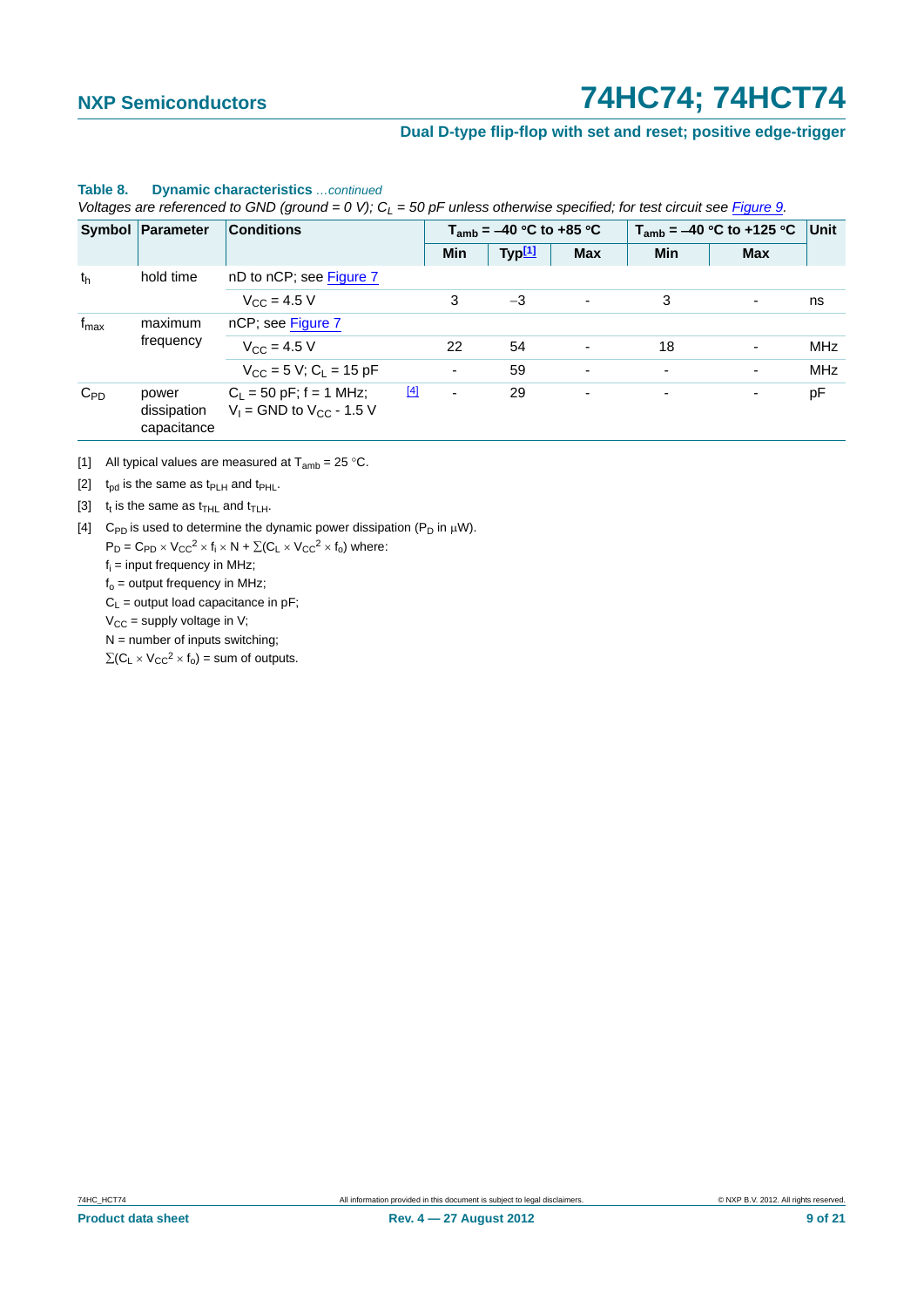**Dual D-type flip-flop with set and reset; positive edge-trigger**

# <span id="page-9-1"></span>**11. Waveforms**

<span id="page-9-0"></span>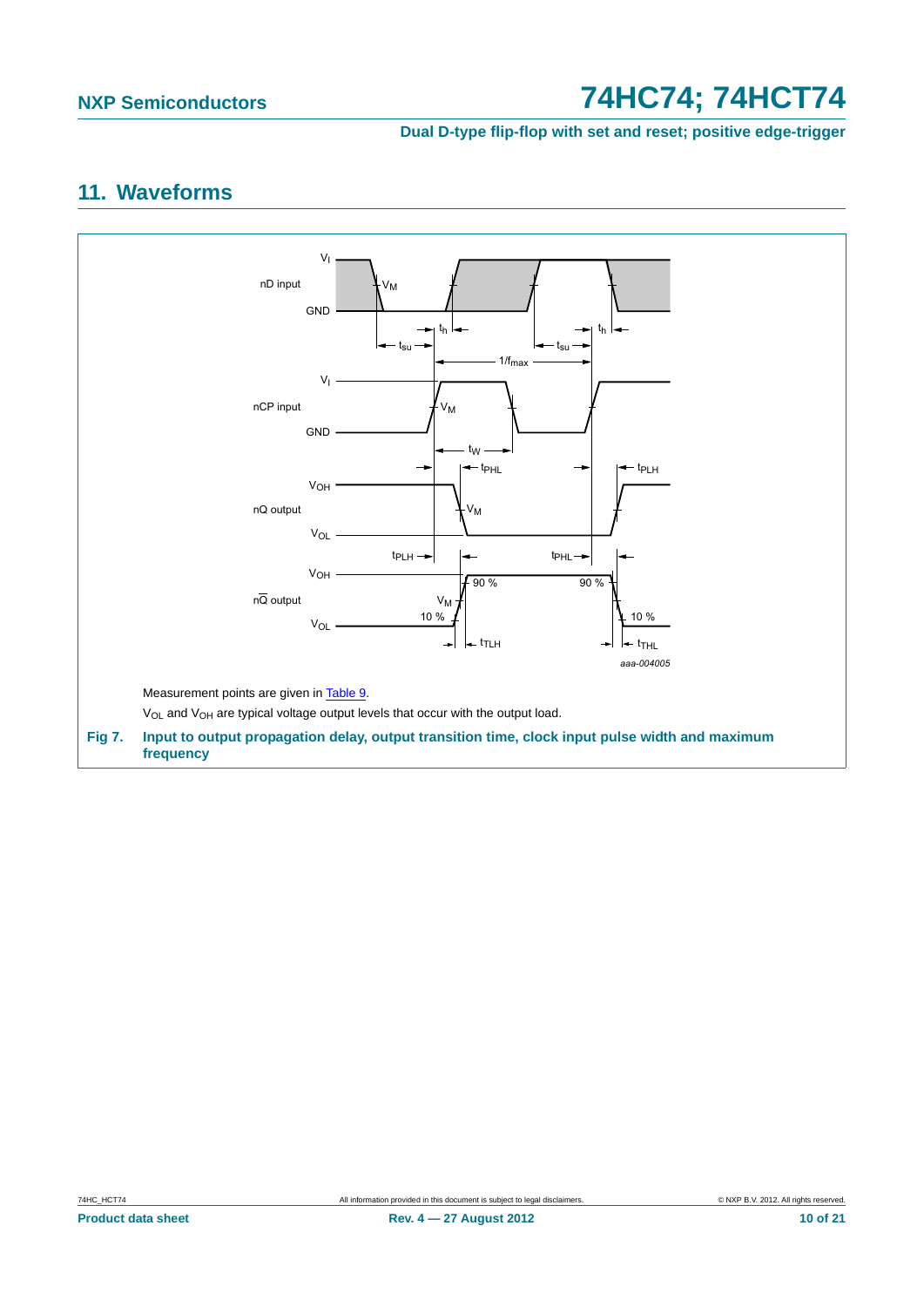**Dual D-type flip-flop with set and reset; positive edge-trigger**



#### <span id="page-10-1"></span><span id="page-10-0"></span>**Table 9. Measurement points**

| <b>Type</b> | Input       | <b>Output</b> |
|-------------|-------------|---------------|
|             | $V_M$       | $V_M$         |
| 74HC74      | $0.5V_{CC}$ | $0.5V_{CC}$   |
| 74HCT74     | 1.3V        | 1.3V          |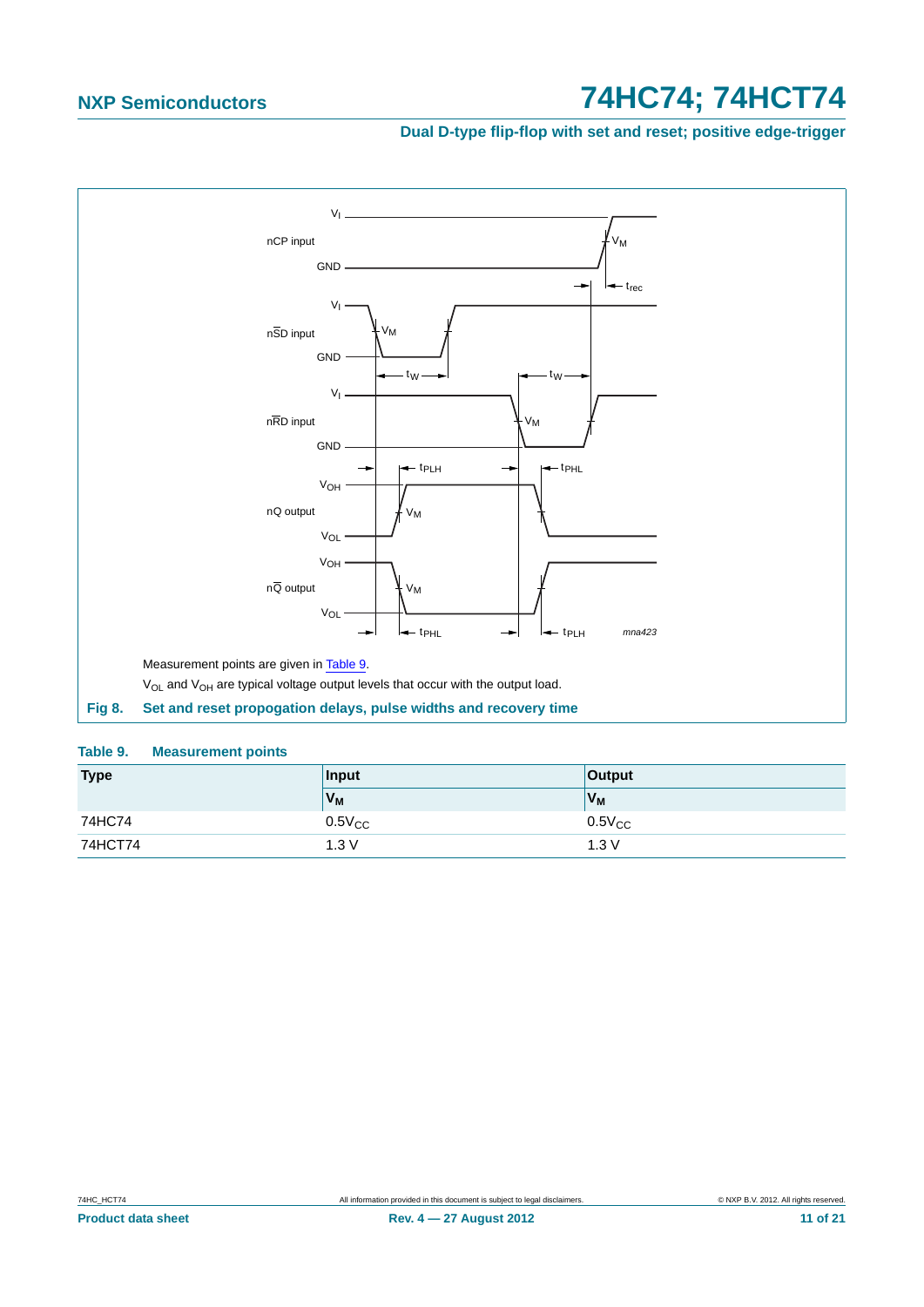## **Dual D-type flip-flop with set and reset; positive edge-trigger**



#### <span id="page-11-1"></span><span id="page-11-0"></span>**Table 10. Test data**

| <b>Type</b> | Input        |                    | Load         |                           | <b>Test</b>                         |
|-------------|--------------|--------------------|--------------|---------------------------|-------------------------------------|
|             |              | եր, ե <sub>ք</sub> | 'u           | $\mathsf{R}_{\mathsf{L}}$ |                                     |
| 74HC74      | $\rm V_{CC}$ | 6 ns               | 15 pF, 50 pF | 1 k $\Omega$              | $t_{\text{PLH}}$ , $t_{\text{PHL}}$ |
| 74HCT74     | 3 V          | 6 ns               | 15 pF, 50 pF | 1 k $\Omega$              | t <sub>PLH</sub> , t <sub>PHL</sub> |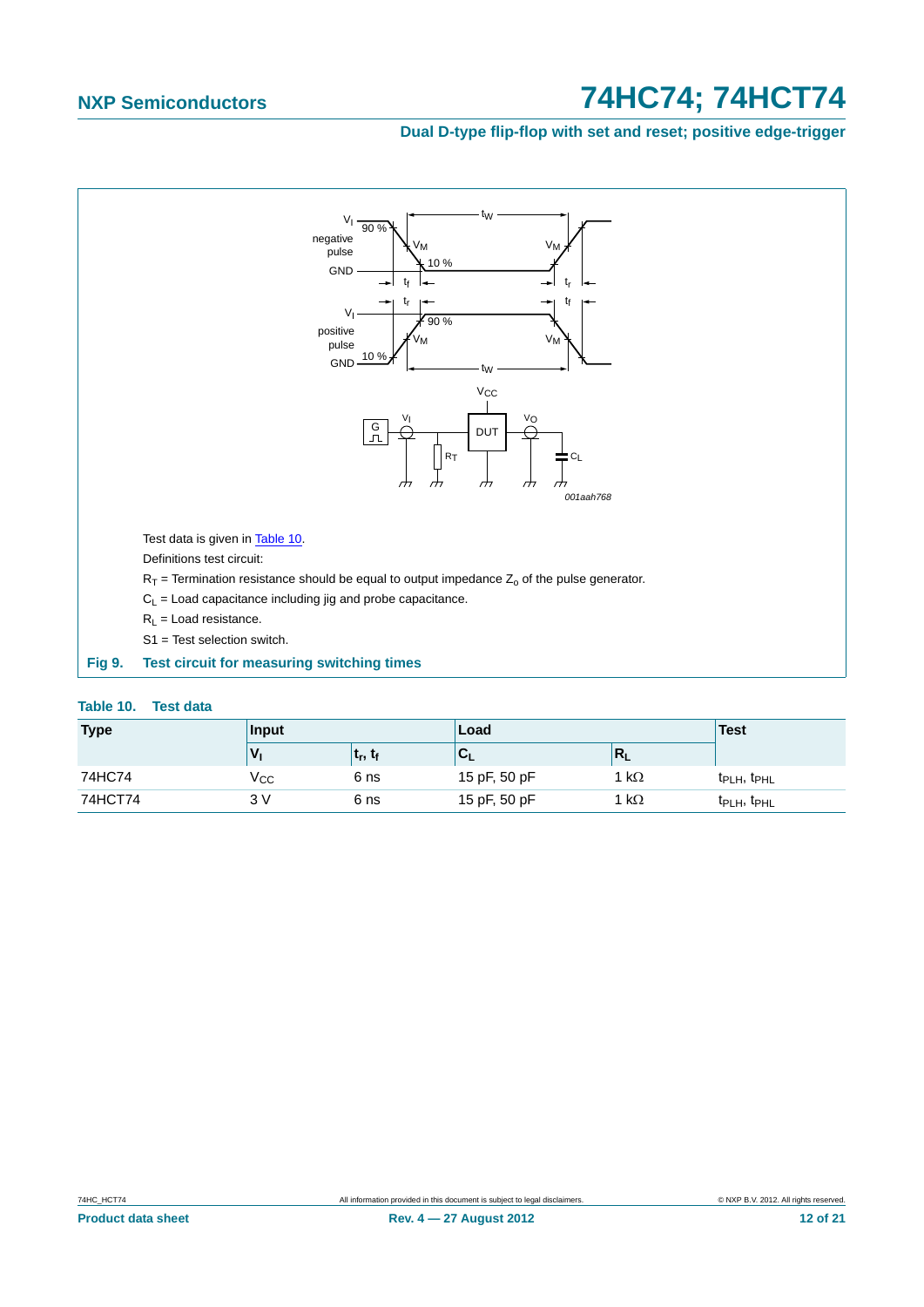**Dual D-type flip-flop with set and reset; positive edge-trigger**

## <span id="page-12-0"></span>**12. Package outline**

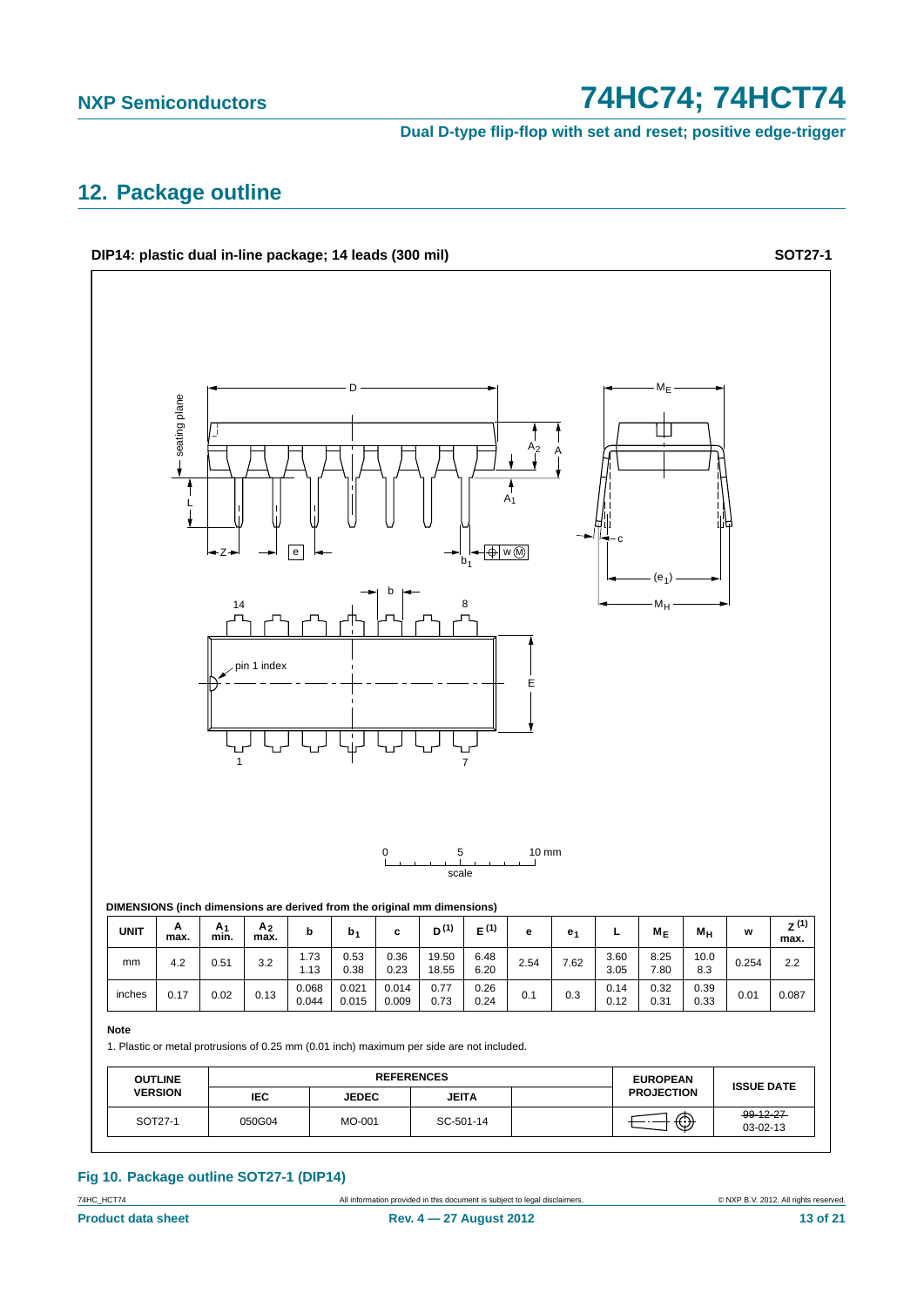**Dual D-type flip-flop with set and reset; positive edge-trigger**



### **Fig 11. Package outline SOT108-1 (SO14)**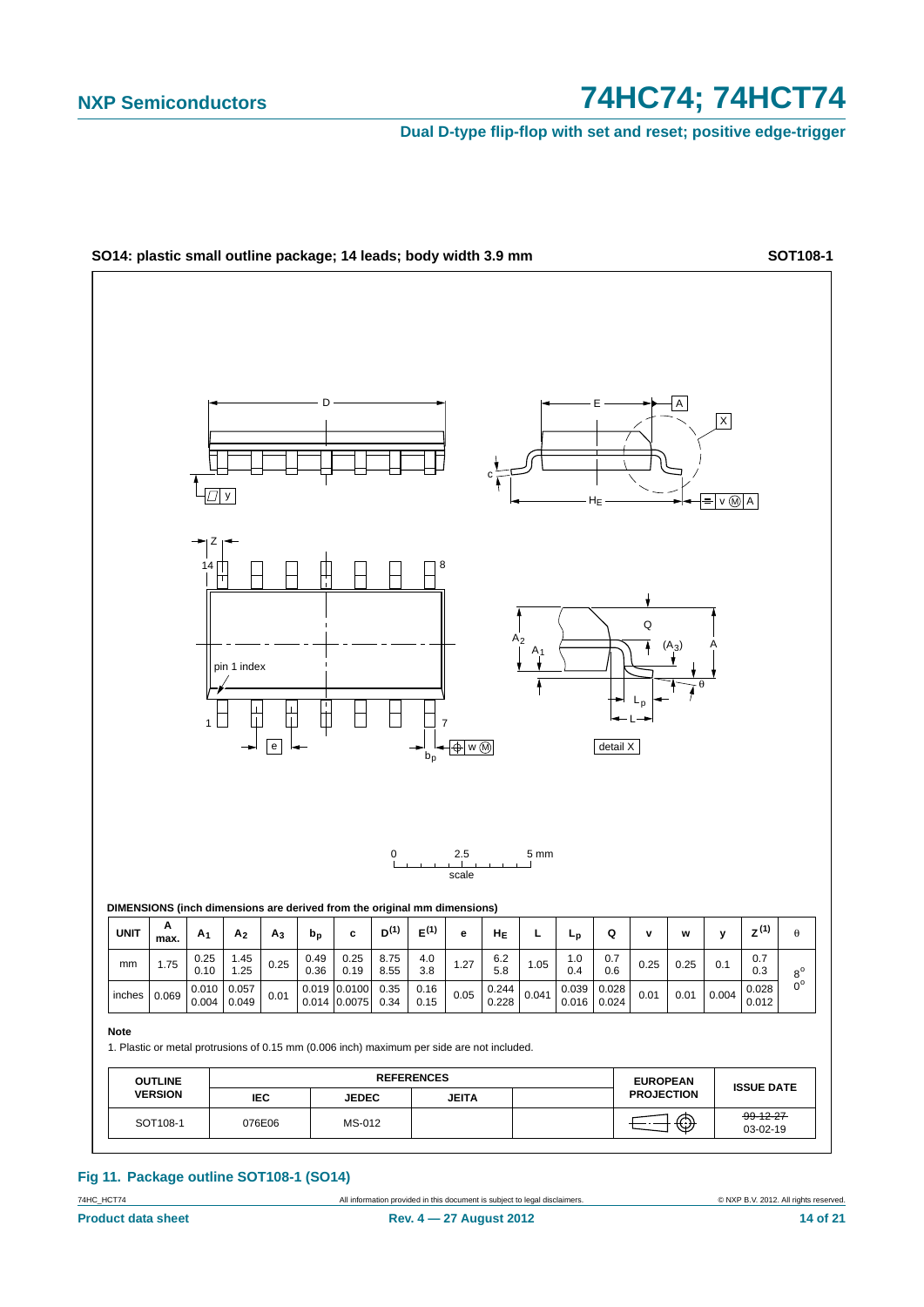**Dual D-type flip-flop with set and reset; positive edge-trigger**



### **Fig 12. Package outline SOT337-1 (SSOP14)**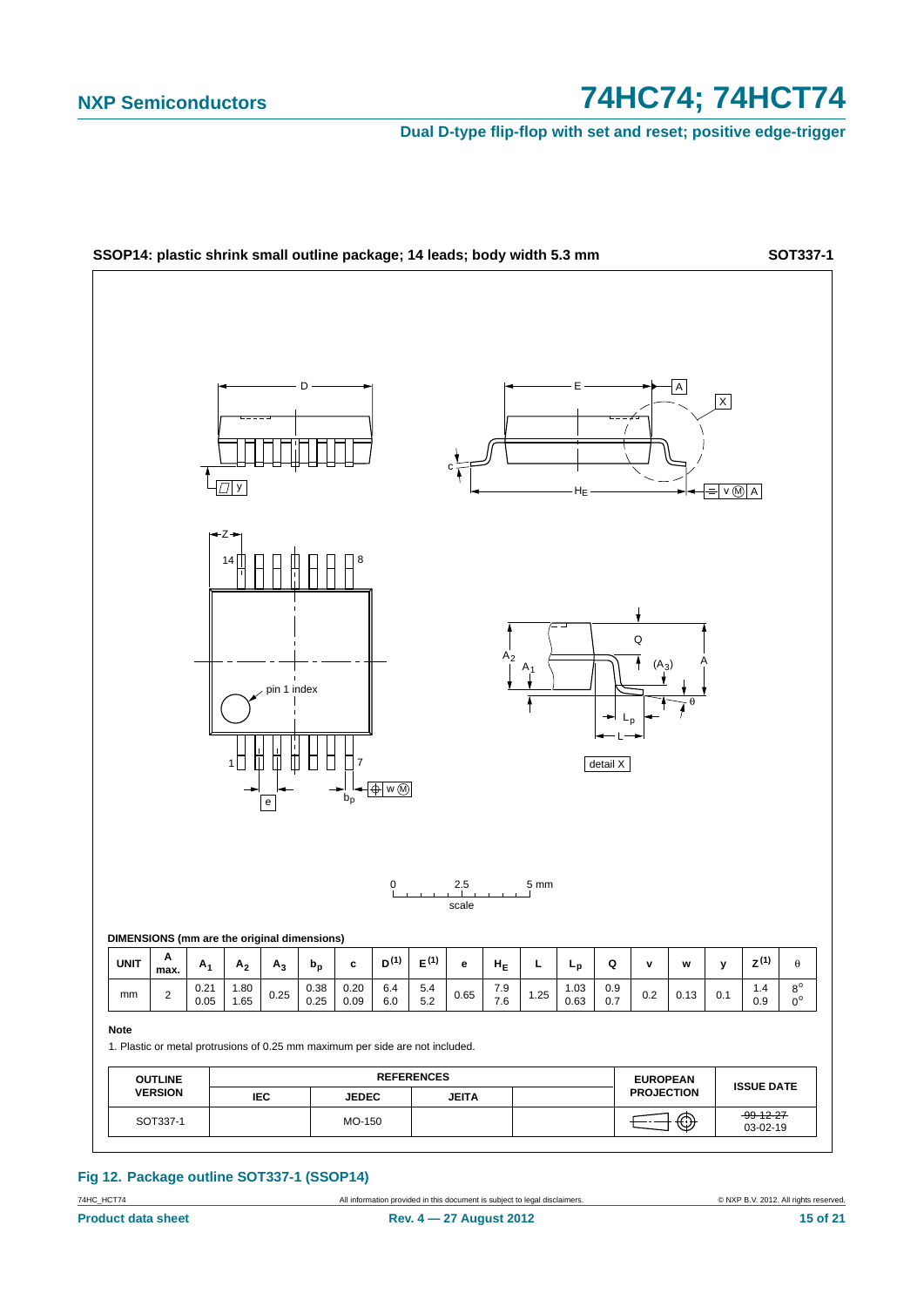**Dual D-type flip-flop with set and reset; positive edge-trigger**



### **Fig 13. Package outline SOT402-1 (TSSOP14)**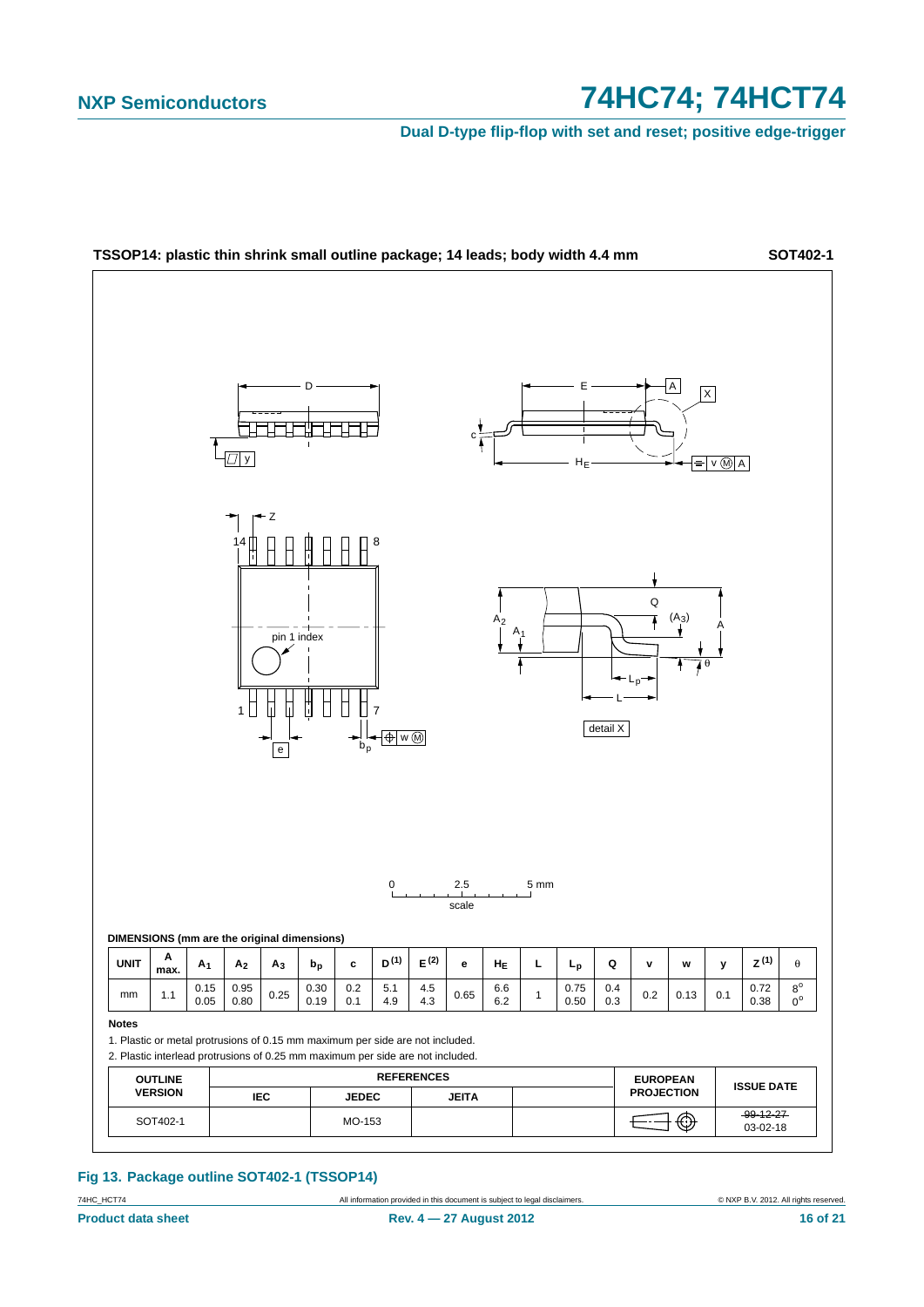**Dual D-type flip-flop with set and reset; positive edge-trigger**



**SOT762-1 DHVQFN14: plastic dual in-line compatible thermal enhanced very thin quad flat package; no leads; 14 terminals; body 2.5 x 3 x 0.85 mm**

### **Fig 14. Package outline SOT762-1 (DHVQFN14)**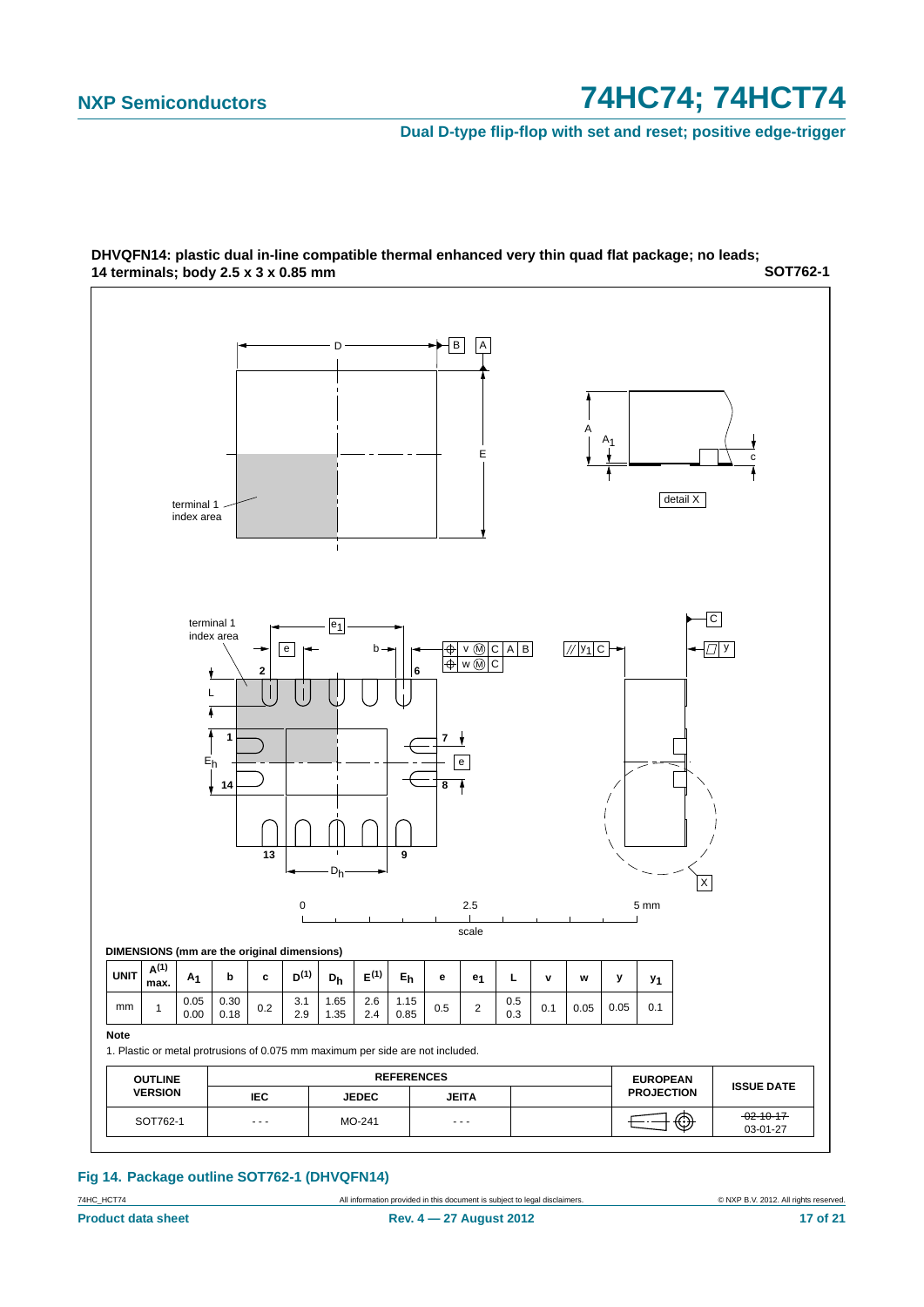**Dual D-type flip-flop with set and reset; positive edge-trigger**

# <span id="page-17-0"></span>**13. Abbreviations**

| Table 11.   | <b>Abbreviations</b>                           |  |  |
|-------------|------------------------------------------------|--|--|
| Acronym     | <b>Description</b>                             |  |  |
| <b>CMOS</b> | <b>Complementary Metal Oxide Semiconductor</b> |  |  |
| <b>ESD</b>  | ElectroStatic Discharge                        |  |  |
| <b>HBM</b>  | Human Body Model                               |  |  |
| МM          | Machine Model                                  |  |  |
| <b>TTL</b>  | Transistor-Transistor Logic                    |  |  |

# <span id="page-17-1"></span>**14. Revision history**

| Table 12. Revision history                                                                                                               |              |                                                                          |                      |                    |
|------------------------------------------------------------------------------------------------------------------------------------------|--------------|--------------------------------------------------------------------------|----------------------|--------------------|
| <b>Document ID</b>                                                                                                                       | Release date | Data sheet status                                                        | <b>Change notice</b> | <b>Supersedes</b>  |
| 74HC_HCT74 v.4                                                                                                                           | 20120827     | Product data sheet                                                       |                      | 74HC HCT74 v.3     |
| The format of this data sheet has been redesigned to comply with the new identity<br>Modifications:<br>guidelines of NXP Semiconductors. |              |                                                                          |                      |                    |
|                                                                                                                                          |              | Legal texts have been adapted to the new company name where appropriate. |                      |                    |
| 74HC HCT74 v.3                                                                                                                           | 20030710     | Product data sheet                                                       |                      | 74HC HCT74 CNV v.2 |
| 74HC HCT74 CNV v.2                                                                                                                       | 19980223     | Product specification                                                    | ۰                    |                    |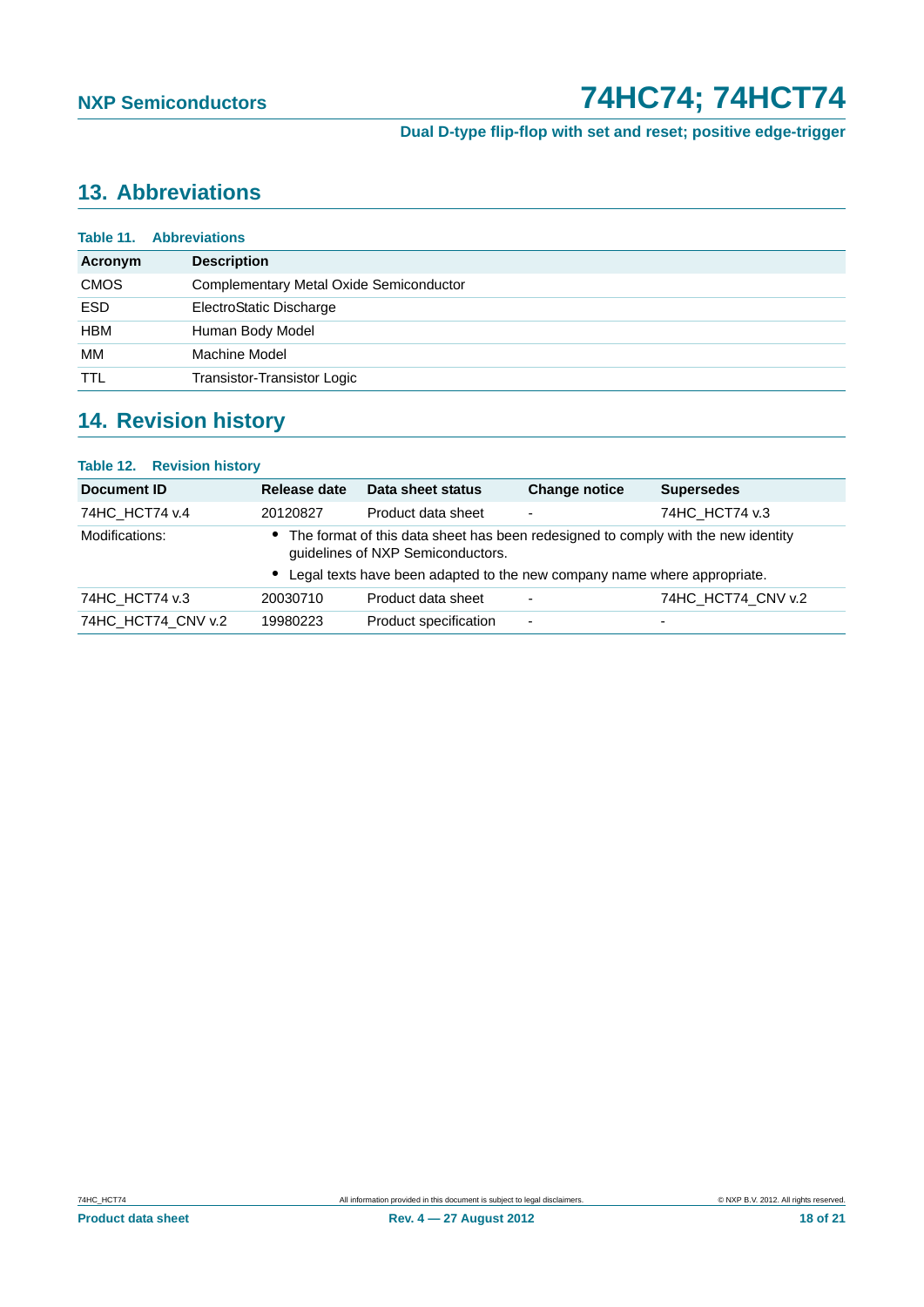**Dual D-type flip-flop with set and reset; positive edge-trigger**

## <span id="page-18-0"></span>**15. Legal information**

## <span id="page-18-1"></span>**15.1 Data sheet status**

| Document status[1][2]          | Product status <sup>[3]</sup> | <b>Definition</b>                                                                     |
|--------------------------------|-------------------------------|---------------------------------------------------------------------------------------|
| Objective [short] data sheet   | Development                   | This document contains data from the objective specification for product development. |
| Preliminary [short] data sheet | Qualification                 | This document contains data from the preliminary specification.                       |
| Product [short] data sheet     | Production                    | This document contains the product specification.                                     |

[1] Please consult the most recently issued document before initiating or completing a design.

[2] The term 'short data sheet' is explained in section "Definitions".

[3] The product status of device(s) described in this document may have changed since this document was published and may differ in case of multiple devices. The latest product status<br>information is available on the Intern

## <span id="page-18-2"></span>**15.2 Definitions**

**Draft —** The document is a draft version only. The content is still under internal review and subject to formal approval, which may result in modifications or additions. NXP Semiconductors does not give any representations or warranties as to the accuracy or completeness of information included herein and shall have no liability for the consequences of use of such information.

**Short data sheet —** A short data sheet is an extract from a full data sheet with the same product type number(s) and title. A short data sheet is intended for quick reference only and should not be relied upon to contain detailed and full information. For detailed and full information see the relevant full data sheet, which is available on request via the local NXP Semiconductors sales office. In case of any inconsistency or conflict with the short data sheet, the full data sheet shall prevail.

**Product specification —** The information and data provided in a Product data sheet shall define the specification of the product as agreed between NXP Semiconductors and its customer, unless NXP Semiconductors and customer have explicitly agreed otherwise in writing. In no event however, shall an agreement be valid in which the NXP Semiconductors product is deemed to offer functions and qualities beyond those described in the Product data sheet.

## <span id="page-18-3"></span>**15.3 Disclaimers**

**Limited warranty and liability —** Information in this document is believed to be accurate and reliable. However, NXP Semiconductors does not give any representations or warranties, expressed or implied, as to the accuracy or completeness of such information and shall have no liability for the consequences of use of such information. NXP Semiconductors takes no responsibility for the content in this document if provided by an information source outside of NXP Semiconductors.

In no event shall NXP Semiconductors be liable for any indirect, incidental, punitive, special or consequential damages (including - without limitation - lost profits, lost savings, business interruption, costs related to the removal or replacement of any products or rework charges) whether or not such damages are based on tort (including negligence), warranty, breach of contract or any other legal theory.

Notwithstanding any damages that customer might incur for any reason whatsoever, NXP Semiconductors' aggregate and cumulative liability towards customer for the products described herein shall be limited in accordance with the *Terms and conditions of commercial sale* of NXP Semiconductors.

**Right to make changes —** NXP Semiconductors reserves the right to make changes to information published in this document, including without limitation specifications and product descriptions, at any time and without notice. This document supersedes and replaces all information supplied prior to the publication hereof.

**Suitability for use —** NXP Semiconductors products are not designed, authorized or warranted to be suitable for use in life support, life-critical or safety-critical systems or equipment, nor in applications where failure or malfunction of an NXP Semiconductors product can reasonably be expected to result in personal injury, death or severe property or environmental damage. NXP Semiconductors and its suppliers accept no liability for inclusion and/or use of NXP Semiconductors products in such equipment or applications and therefore such inclusion and/or use is at the customer's own risk.

**Applications —** Applications that are described herein for any of these products are for illustrative purposes only. NXP Semiconductors makes no representation or warranty that such applications will be suitable for the specified use without further testing or modification.

Customers are responsible for the design and operation of their applications and products using NXP Semiconductors products, and NXP Semiconductors accepts no liability for any assistance with applications or customer product design. It is customer's sole responsibility to determine whether the NXP Semiconductors product is suitable and fit for the customer's applications and products planned, as well as for the planned application and use of customer's third party customer(s). Customers should provide appropriate design and operating safeguards to minimize the risks associated with their applications and products.

NXP Semiconductors does not accept any liability related to any default. damage, costs or problem which is based on any weakness or default in the customer's applications or products, or the application or use by customer's third party customer(s). Customer is responsible for doing all necessary testing for the customer's applications and products using NXP Semiconductors products in order to avoid a default of the applications and the products or of the application or use by customer's third party customer(s). NXP does not accept any liability in this respect.

**Limiting values —** Stress above one or more limiting values (as defined in the Absolute Maximum Ratings System of IEC 60134) will cause permanent damage to the device. Limiting values are stress ratings only and (proper) operation of the device at these or any other conditions above those given in the Recommended operating conditions section (if present) or the Characteristics sections of this document is not warranted. Constant or repeated exposure to limiting values will permanently and irreversibly affect the quality and reliability of the device.

**Terms and conditions of commercial sale —** NXP Semiconductors products are sold subject to the general terms and conditions of commercial sale, as published at<http://www.nxp.com/profile/terms>, unless otherwise agreed in a valid written individual agreement. In case an individual agreement is concluded only the terms and conditions of the respective agreement shall apply. NXP Semiconductors hereby expressly objects to applying the customer's general terms and conditions with regard to the purchase of NXP Semiconductors products by customer.

**No offer to sell or license —** Nothing in this document may be interpreted or construed as an offer to sell products that is open for acceptance or the grant, conveyance or implication of any license under any copyrights, patents or other industrial or intellectual property rights.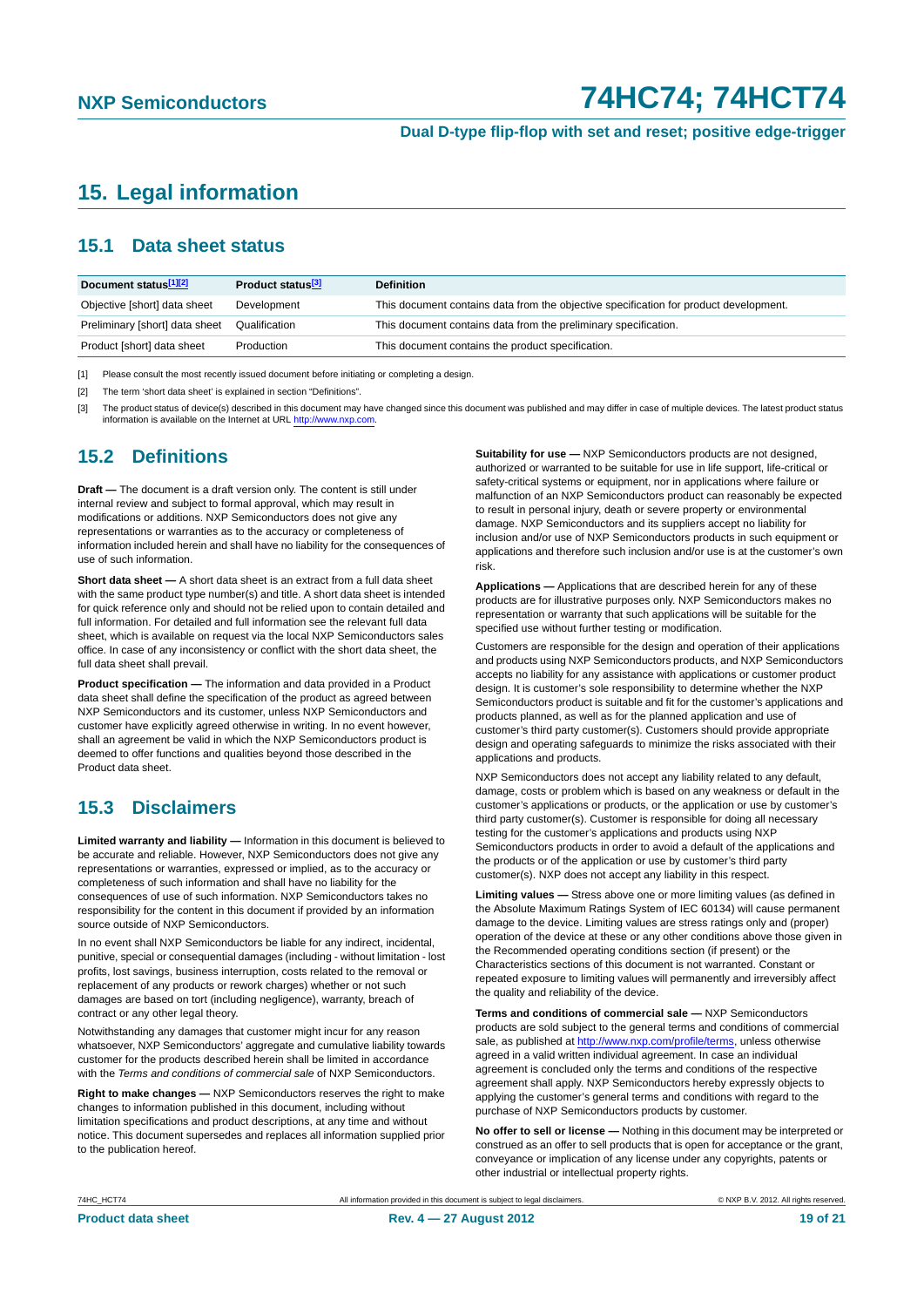### **Dual D-type flip-flop with set and reset; positive edge-trigger**

**Export control —** This document as well as the item(s) described herein may be subject to export control regulations. Export might require a prior authorization from competent authorities.

**Non-automotive qualified products —** Unless this data sheet expressly states that this specific NXP Semiconductors product is automotive qualified, the product is not suitable for automotive use. It is neither qualified nor tested in accordance with automotive testing or application requirements. NXP Semiconductors accepts no liability for inclusion and/or use of non-automotive qualified products in automotive equipment or applications.

In the event that customer uses the product for design-in and use in automotive applications to automotive specifications and standards, customer (a) shall use the product without NXP Semiconductors' warranty of the product for such automotive applications, use and specifications, and (b) whenever customer uses the product for automotive applications beyond

NXP Semiconductors' specifications such use shall be solely at customer's own risk, and (c) customer fully indemnifies NXP Semiconductors for any liability, damages or failed product claims resulting from customer design and use of the product for automotive applications beyond NXP Semiconductors' standard warranty and NXP Semiconductors' product specifications.

**Translations —** A non-English (translated) version of a document is for reference only. The English version shall prevail in case of any discrepancy between the translated and English versions.

## <span id="page-19-0"></span>**15.4 Trademarks**

Notice: All referenced brands, product names, service names and trademarks are the property of their respective owners.

## <span id="page-19-1"></span>**16. Contact information**

For more information, please visit: **http://www.nxp.com**

For sales office addresses, please send an email to: **salesaddresses@nxp.com**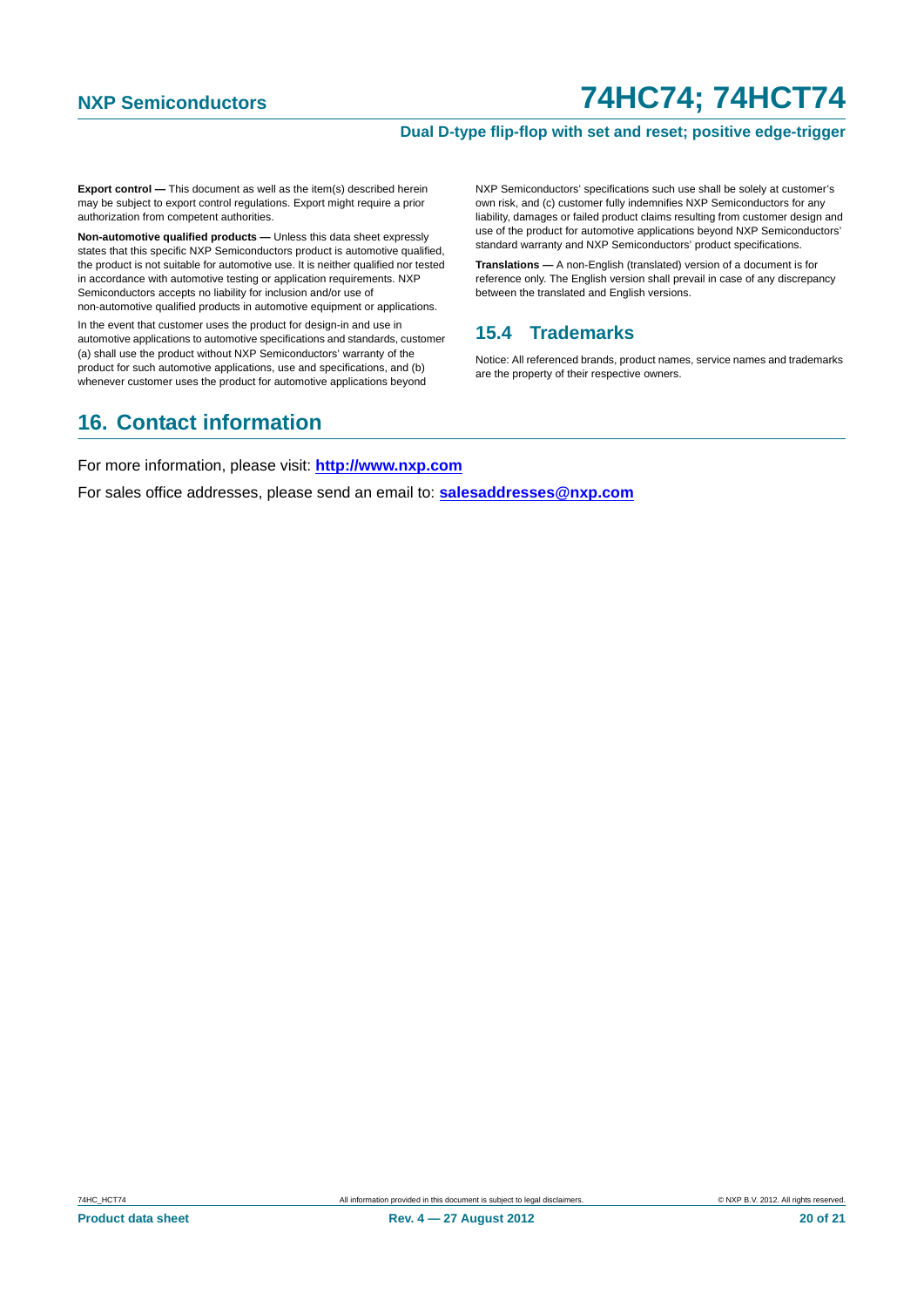**Dual D-type flip-flop with set and reset; positive edge-trigger**

## <span id="page-20-0"></span>**17. Contents**

| 1            | General description 1                                            |
|--------------|------------------------------------------------------------------|
| $\mathbf{2}$ | Features and benefits  1                                         |
| 3            | Ordering information 1                                           |
| 4            |                                                                  |
| 5            | Pinning information 3                                            |
| 5.1          |                                                                  |
| 5.2          |                                                                  |
| 6            | Functional description  4                                        |
| 7            |                                                                  |
| 8            | Recommended operating conditions. 5                              |
| 9            | Static characteristics 5                                         |
| 10           | Dynamic characteristics 7                                        |
| 11           | Waveforms  10                                                    |
| 12           |                                                                  |
| 13           | Abbreviations<br>18                                              |
| 14           | Revision history<br>18                                           |
| 15           | 19                                                               |
| 15.1         | Data sheet status $\ldots, \ldots, \ldots, \ldots, \ldots$<br>19 |
| 15.2         | 19                                                               |
| 15.3         | Disclaimers<br>19                                                |
| 15.4         |                                                                  |
| 16           | Contact information 20                                           |
| 17           |                                                                  |

Please be aware that important notices concerning this document and the product(s) described herein, have been included in section 'Legal information'.

**© NXP B.V. 2012. All rights reserved.**

For more information, please visit: http://www.nxp.com For sales office addresses, please send an email to: salesaddresses@nxp.com

**Date of release: 27 August 2012 Document identifier: 74HC\_HCT74**